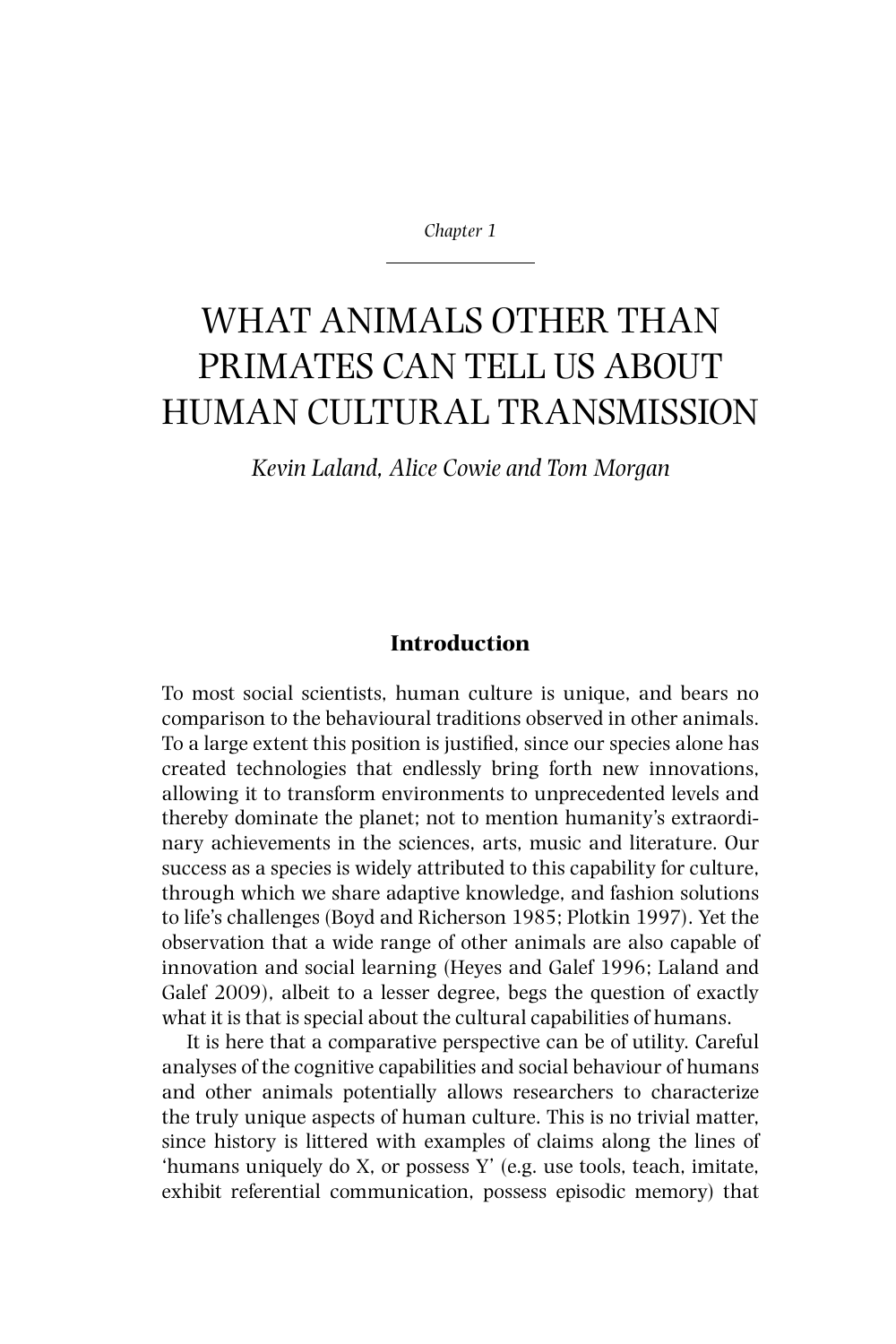have subsequently fallen by the wayside when established in another species. Such comparisons of course also isolate features that humans share with other animals, which can be equally insightful, since they pave the way to studying animals as model systems that can illuminate human behaviour. Moreover, comparisons between humans and other animals help us to reconstruct the past, and determine how, and from where, human cultural capability evolved.

Before meaningful comparisons between the 'cultures' of humans and other animals can be made, we need to specify precisely what we mean by the term culture. Once again, this is no trivial matter, since it has proven extremely difficult for social scientists to derive a satisfactory consensual definition, or to find means to operationalize culture (Kroeber and Kluckholm 1952; Durham 1991). The definition that we adopt follows Laland and Hoppitt (2003): *Cultures are those group-typical behaviour patterns shared by members of a community that rely on socially learned and transmitted information.* This broad definition is designed to encourage relevant comparative data to be collected, providing a framework with which to investigate the evolutionary roots of culture. In our view, a narrower definition, for instance, one that automatically restricted culture to humans, would not prove particularly useful, at least not to researchers interested in a comparative perspective. This is not only because the answer to the question of whether or not animals have culture would be a fait accompli; by definition, they would not. But in addition, this denotation would act as a barrier to understanding the evolutionary roots of culture. No light would be shed on how culture came into existence, nor on humans' place in nature. Premature, over-exacting distinctions potentially jeopardize our ability to see relationships between culture-like phenomena in diverse taxa.

Interestingly, when a broad definition is adopted, it transpires that some of the strongest evidence for culture in non-human animals comes not from our nearest relatives, the primates, but from a handful of distantly related and disparate animals – a few birds, whales and fish species (Laland and Hoppitt 2003). For instance, the claims of culture in chimpanzees are hotly contested (Humle and Newton-Fisher, this volume), not least because it is unclear whether the observed behavioural variation, labelled 'culture' (Whiten et al. 1999), results from differential social learning, or from differences in ecology or genetics (Laland and Janik 2006). However, we describe below experimental studies on natural populations of fish and birds that clearly demonstrate that the species concerned exhibit behavioural traditions reliant on social learning, and where population differences cannot be attributed to confounding genetic or ecological factors (Warner 1988; Slagsvold and Wiebe 2007). Likewise, arguably the best evidence for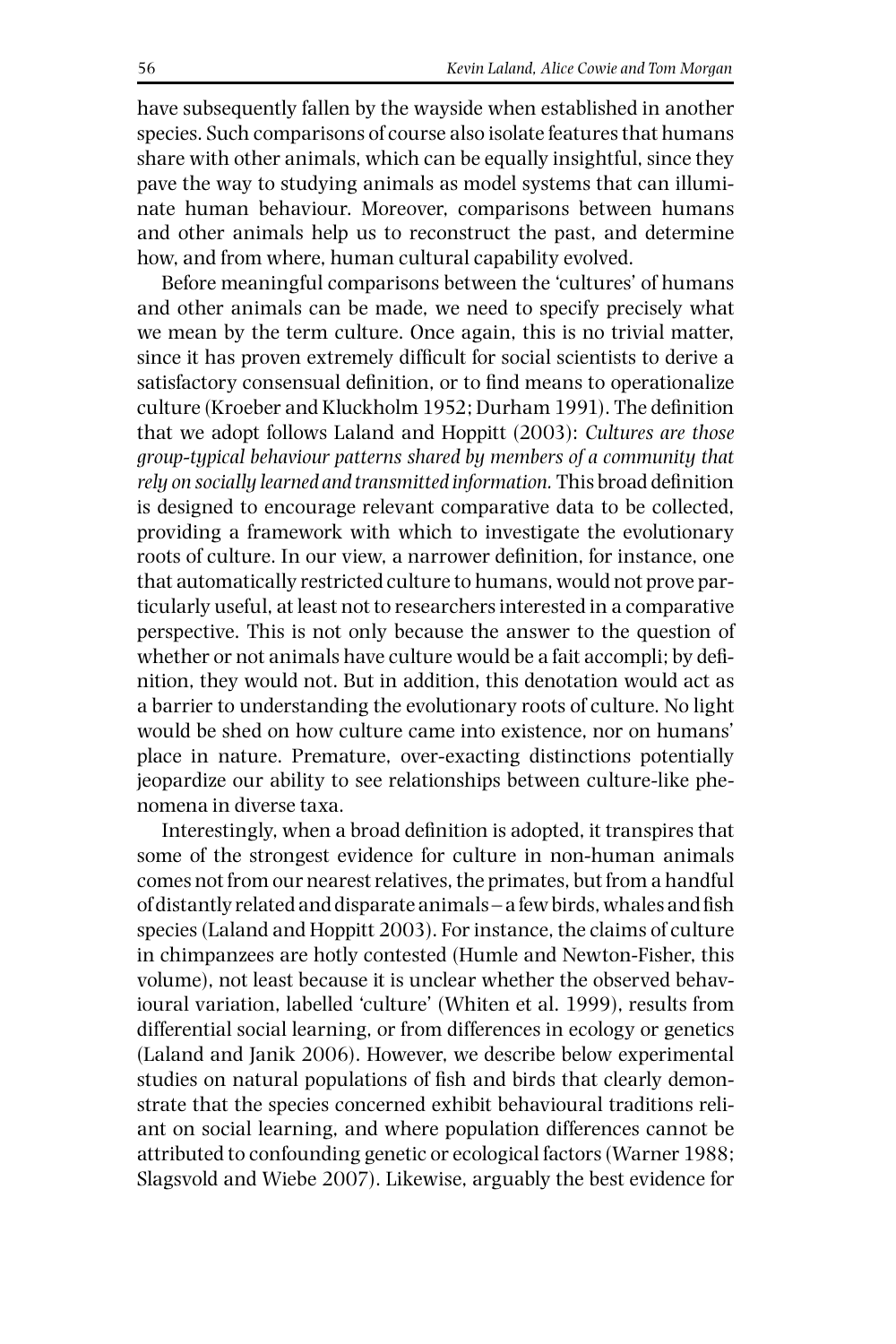animal teaching is in meerkats (Thornton and McAuliffe 2006); for animal innovation, mental time-travel and cumulative culture, it is in birds (Clayton and Dickinson 1998; Hunt and Gray 2003; Emery and Clayton 2004; Lefebvre et al. 2004); and for vocal learning, it is in cetaceans (Rendell and Whitehead 2001). These observations become significant once we recognize the full gamut of tools offered by the comparative method.

Comparative analyses between species can allow inferences to be made about the attributes of species ancestral to humans, and allow us to understand the evolutionary history of the traits seen in modern man. In simple terms, this approach is reliant on detecting homologies that humans and closely related animals share. Naturally, the first points of comparison that spring to mind are with non-human primates, particularly the apes. Researchers are interested in our closest relatives because these species potentially exhibit homologous traits to humans, due to shared ancestry, or may perhaps exhibit precursors of unique human characteristics, such as language. Unfortunately, advocates of this approach sometimes pin too much weight on the chimpanzee–human comparison (or to a lesser extent, the other apes–human comparison) in the name of homology, reasoning that since the chimpanzee shares more genes with humans than do other species, such comparisons are likely to be especially insightful. In fact, a single comparison, such as human–chimpanzee, contributes a solitary datum to any attempt to identify reliable relationships between selective environments and adaptations. By and large, the comparative method has moved on since the 1950s, when such pairwise comparisons were pioneered by ethologists, such as Niko Tinbergen and Konrad Lorenz, to shed light on behavioural adaptations; famously, comparisons between black-headed gulls and kittiwakes suggested numerous differences, related to nest construction and chick and parental behaviour, that could be understood as adaptations to the differential risk of predation in ground- and cliff-nesting gulls (Cullen 1957; Tinbergen et al. 1962; Tinbergen 1963). At best, such comparisons serve to generate an evolutionary hypothesis: at worst, they are nothing more than a source of uninformed speculation. In the case of the gulls, further comparisons amongst closely related birds exposed to similar selection regimes were necessary to confirm the evolutionary relationships (Clutton-Brock and Harvey 1984). So it is with chimpanzee–human comparisons, which must be complemented by further comparisons in order to yield meaningful information.

Moreover, a single comparison is uninformative as to which characters are ancestral and which are derived. In principle, all of the differences between humans and chimpanzees could have evolved in the chimpanzee lineage since divergence from the common ancestor.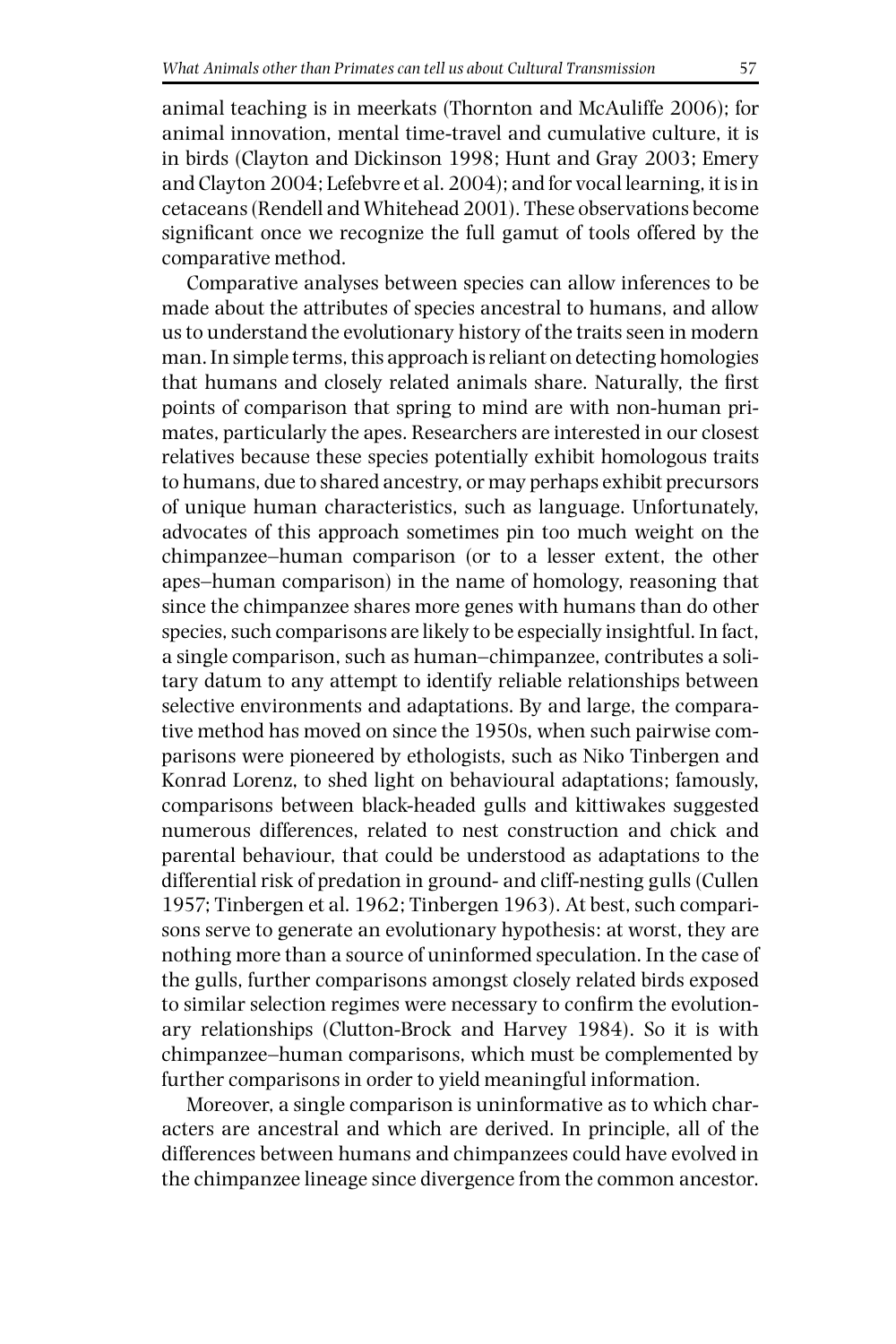The assumption that all the relevant evolutionary change took place in the hominin lineage has been a constant source of error in theories of human evolution. Consider, for example, the recent work on *Ardipithecus*, which suggests that the common ancestor of humans and chimpanzees may not have been a knuckle-walker, and that researchers have been misled by a chimpanzee model (Lovejoy 2009). Researchers that fail to consider ancestral and derived traits are vulnerable to making errors. More generally, if researchers restrict themselves to a narrow comparison involving a very small number of species closely related to humans, they risk telling apparently plausible 'just-so stories' about human evolution.

Of course, just how wide a comparison across taxa is useful will depend very much on the question in hand. Comparative analyses of animal abilities suggest that some human behavioural and psychological traits have a long history. For instance, a capacity for associative learning may even have evolved in our invertebrate ancestors; an understanding of causal relationships may be common to both mammals and birds; much social behaviour, such as forming stable social bonds, developing dominance hierarchies, and an understanding of third-party social relationships, probably evolved in our pre-hominid primate ancestors; while a capacity for true imitation probably evolved in pre-hominid apes. The important point here is that the appropriate taxonomic group for comparative analysis is not inevitably restricted to primates.

In this chapter we concentrate on two further ways in which a wider taxonomic net allows light to be shed on human cultural transmission. First, animals can be used as model systems to better understand behavioural and cognitive processes shared with humans. In this case, non-primates frequently provide an opportunity for more rigorous investigation of cultural transmission as they can be more easily manipulated in an experimental setting. For instance, much of the experimental work on animal social learning carried out in our laboratory involves studies of fish and birds. That is because these animals offer practical advantages over many other vertebrates for the study of social learning. After all, the diffusion of innovations and animal traditions are group-level phenomena, and if they are to be studied reliably, researchers require not just replicate animals but replicate populations of animals. While it would be economically and practically challenging (not to mention ethically questionable) to set up large numbers of replicate populations of chimpanzees or Japanese macaques, it is extremely straightforward and cheap to set up large numbers of populations of small fish in the laboratory, and subject them to experimentation. Similarly, we have been able to set up small experimental populations of birds in which to carry out diffusion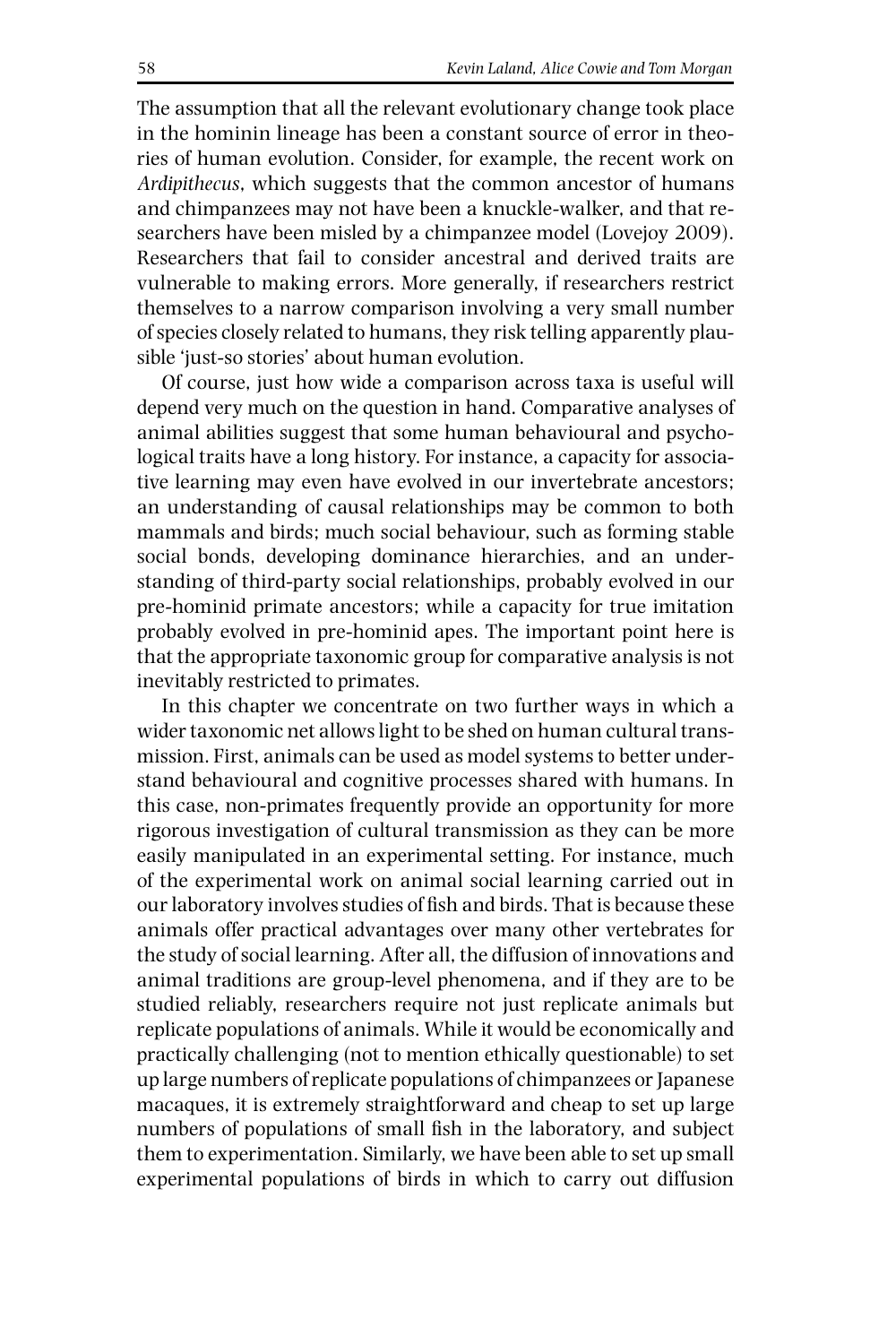studies. These practical advantages allow for multiple conditions and good statistical power, bringing experimental rigour to any social learning investigation. Of course, such practical advantages would be worthless if birds and fish were hopeless at social learning, or never innovated, but below we provide evidence that this is not the case. On the contrary, we will describe examples of learning strategies proposed by anthropologists, psychologists and economists as rules that humans deploy that we also observe in birds and fish.

The second means of using the comparative method is to seek to identify ecological, social or life-history characters that co-vary with cognitive and behavioural traits shared by humans and animals. While the mechanisms underlying learning across species are frequently non-homologous, there are parallels at a functional level, and these are potentially informative with respect to the ecological and social factors that favour the evolution of the attribute concerned. This allows inferences to be made about the ancestral function of, and selective environment favouring, human capabilities. This method is reliant on detecting analogous processes amongst humans and distantly related animal species. Analogy is at least as powerful a comparative tool as homology (Harvey and Pagel 1991). Evolutionary hypotheses are well supported when independently derived data repeatedly suggest that a particular selection pressure consistently favours a specific character. For instance, Dunbar's (1995) observed relationship between neocortex size and group size in primates is rendered all the more compelling by the observation that convergent evolution has generated the same patterns in carnivores and ungulates (Dunbar and Bever 1998; Shultz and Dunbar 2006). Researchers who restrict themselves to homology fail to utilize a valid and powerful source of comparative data. Below we describe how comparative analyses using non-human taxa can shed light on the ecological factors that promote reliance on culture, and the capabilities that underpin it.

In summary, researchers wishing to draw inferences about human evolution based on comparisons with other species would be well advised not to focus solely on the common chimpanzee, the apes, or even the primates; nor should they pick and choose a comparator species from any single taxon. Rather, we recommend that they utilize the full power of the modern comparative method, complete with its sophisticated statistical tools (Harvey and Pagel 1991), harnessing both homology and analogy to maximal effect. In this chapter we endeavour to illustrate each of these approaches, focusing on studies of social learning and cultural transmission in animals. We suggest that non-primates can make, and indeed have made, a valid contribution using both of these approaches.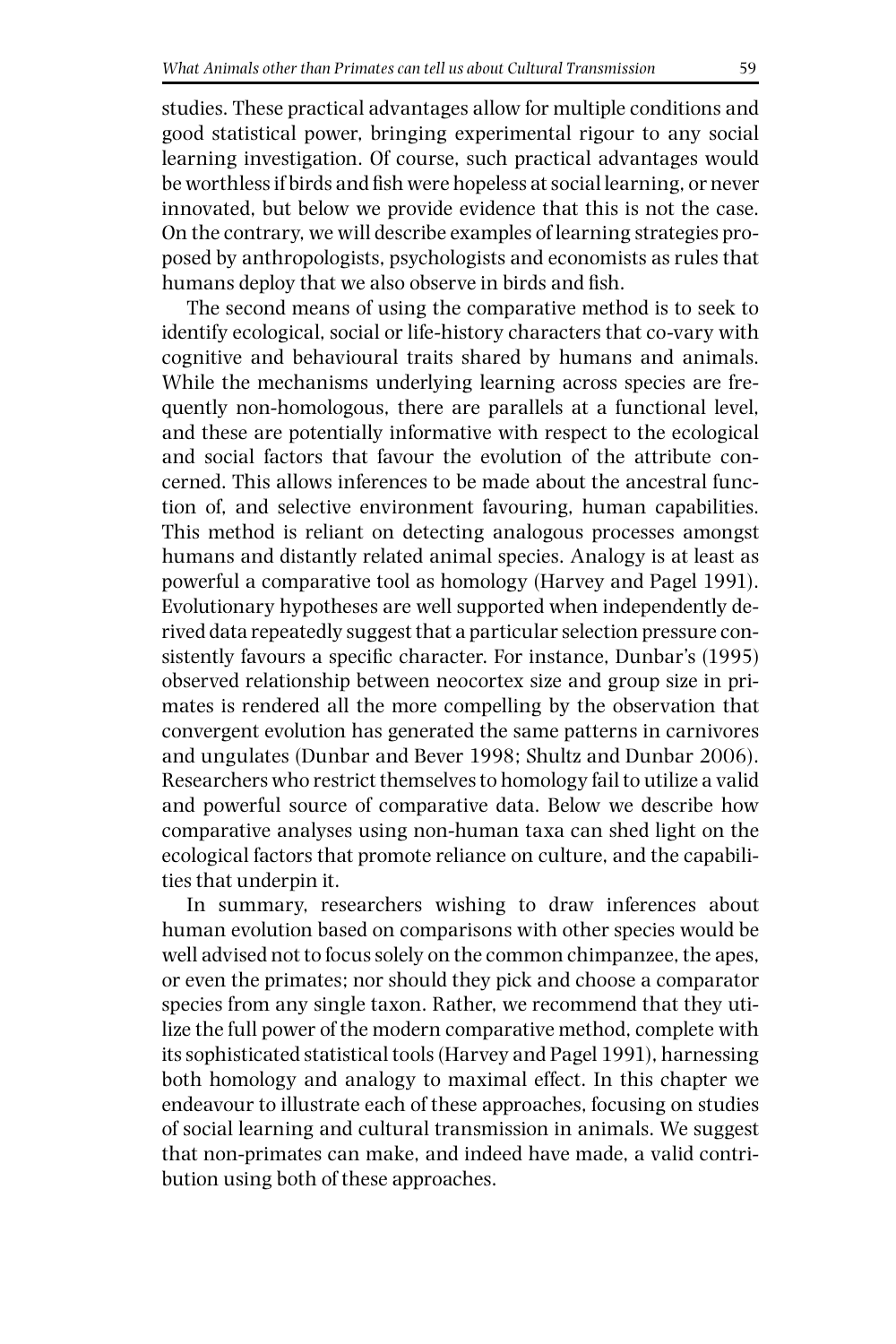## **Use of Model Species**

#### *The Concept of 'Model Species'*

Model organisms are species that are studied by scientists hoping to further understanding of wider biological phenomena relevant to a range of species, including humans. Of course, different model organisms are used to answer different biological questions, but most have some features in common. These include ready availability and short generation times (to enable scientists to make use of large sample sizes and experimental replication), along with being relatively easy to maintain and manipulate in a controlled experimental setting.

The use of model organisms in such fields as medicine, developmental biology and genetics is well established. For instance, the African clawed frog (*Xenopus laevis*), which produces large embryos with a high tolerance for physical and pharmacological manipulation, has proven to be a useful study species for addressing questions about vertebrate development (Jones 2005); while the single-celled yeast (*Saccharomyces cerevisiae*) is frequently used as a tool for investigating the genetic control of cellular processes (Fields and Johnston 2005).

Just as these species have thrown light on human cell functioning and embryological development, so may the study of behaviour in selected animal species (including rats, pigeons and sticklebacks) provide us with insights into cultural transmission. We can use them, for instance, to illuminate our understanding of how information flows through populations, as well as to investigate the occurrence of various 'types' of social learning, and social learning 'strategies'. Of course, if human social learning was completely different from that of other animals, any insights that model species could offer would be limited. However, as evidence suggests that this is far from the case, model species may well be of considerable use.

## *The Problem with Primates*

When seeking to understand the evolutionary history of the processes involved in human cultural transmission – and what, if anything, makes us 'unique' – researchers can look not only at humans, but at other animals. Primates, being our closest relatives, may be the obvious choice. However, studying them – and obtaining firm evidence of their capacity for social information transfer – is often not easy. Different populations of wild chimpanzees, for example, are known to exhibit differences in their behavioural repertoires, the best-known of which is perhaps the distinct tool-using patterns seen in different groups (Whiten et al. 1999; Boesch 2003; Whiten et al. 2003). Some or all of these may be socially learnt: chimpanzees are undoubtedly capable of social learning (Whiten and Custance 1996), and experiments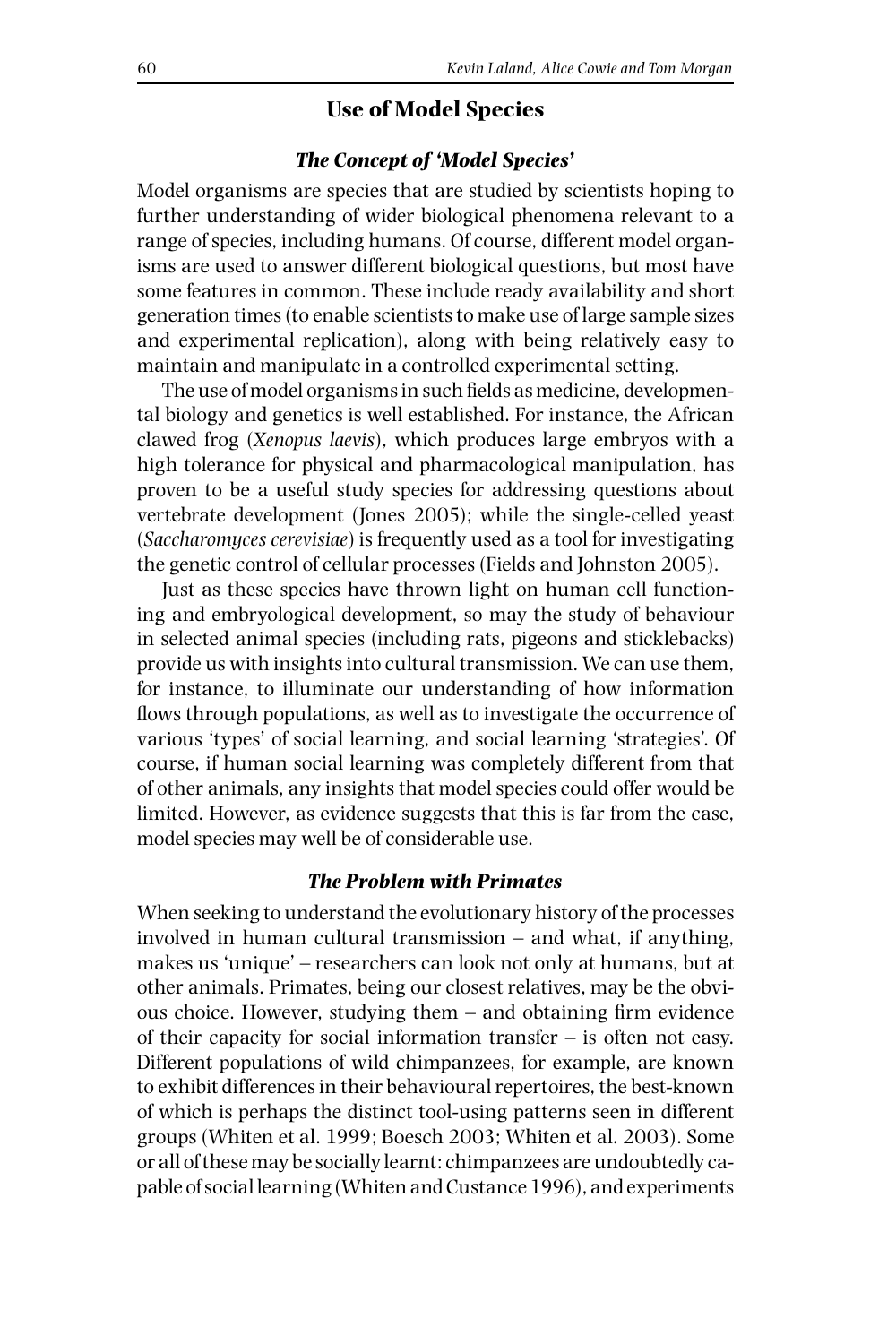with captive populations have shown that, when different groups are 'seeded' with a demonstrator trained to solve a foraging task using a particular method, other members of the group acquire and maintain the same method of solving it as that of their demonstrator (Hopper et al. 2007; Whiten et al. 2007; Horner and de Waal 2009). With respect to wild chimpanzees, however, there is no irrefutable evidence that the distinct behaviour seen in groups living at different sites can be attributed to social rather than genetic or ecological factors.

Take the process of chimpanzee 'ant dipping' as an illustration. Chimpanzees at one African study site (Gombe) collect ants to eat by holding a long 'wand' (stick) in one hand and wiping a ball of ants off it with the other (the 'pull through' method), while those at another site (Tai) use a 'direct mouthing' technique, whereby a short stick held in one hand is used to catch a smaller number of ants, which are then transferred straight to the mouth. A number of researchers (Boesch and Boesch 1990; McGrew 1992; Whiten et al. 1999) contend that this difference cannot be accounted for by ecological variation between the sites, but this is debatable. On studying chimpanzees at a location (Bossou) where both forms of ant dipping are employed, Humle and Matsuzawa (2002) discovered that the technique individuals used to obtain ants was strongly influenced by the nature of their prey, which varied substantially in density and aggressiveness, and suggested that 'chimpanzees could individually be shaped by biting insects to use the strategy that resulted in the fewest bites' (Laland and Hoppitt 2003: 153). Although more recent research (Mobius et al. 2008) has claimed that differences in ant behaviour are probably not sufficient to account for the differences seen in the ant-dipping methods used by chimpanzees at Gombe and Tai, the exact extent to which social learning is responsible for the maintenance of these differences remains ambiguous.

To establish beyond doubt experimentally that a particular grouptypical behaviour, such as ant dipping, is underpinned by social learning, and is not the result of genetic pre-programming or ecological influences on asocial learning processes, two manipulations are necessary. Firstly, a sample of individuals from one group must be transferred to another, preferably at a formative age. Should they adopt the form of the behaviour common to their new group, genetic causes of group behavioural differences can be discounted. Next, the populations in question must be collectively removed from their respective environments and transferred to one another's former habitats. Should they continue to exhibit group-typical behaviour that is different from that of the area's former residents, environmental influences can be rejected as being responsible for asocially shaping the actions of the group's members. Social learning will then remain as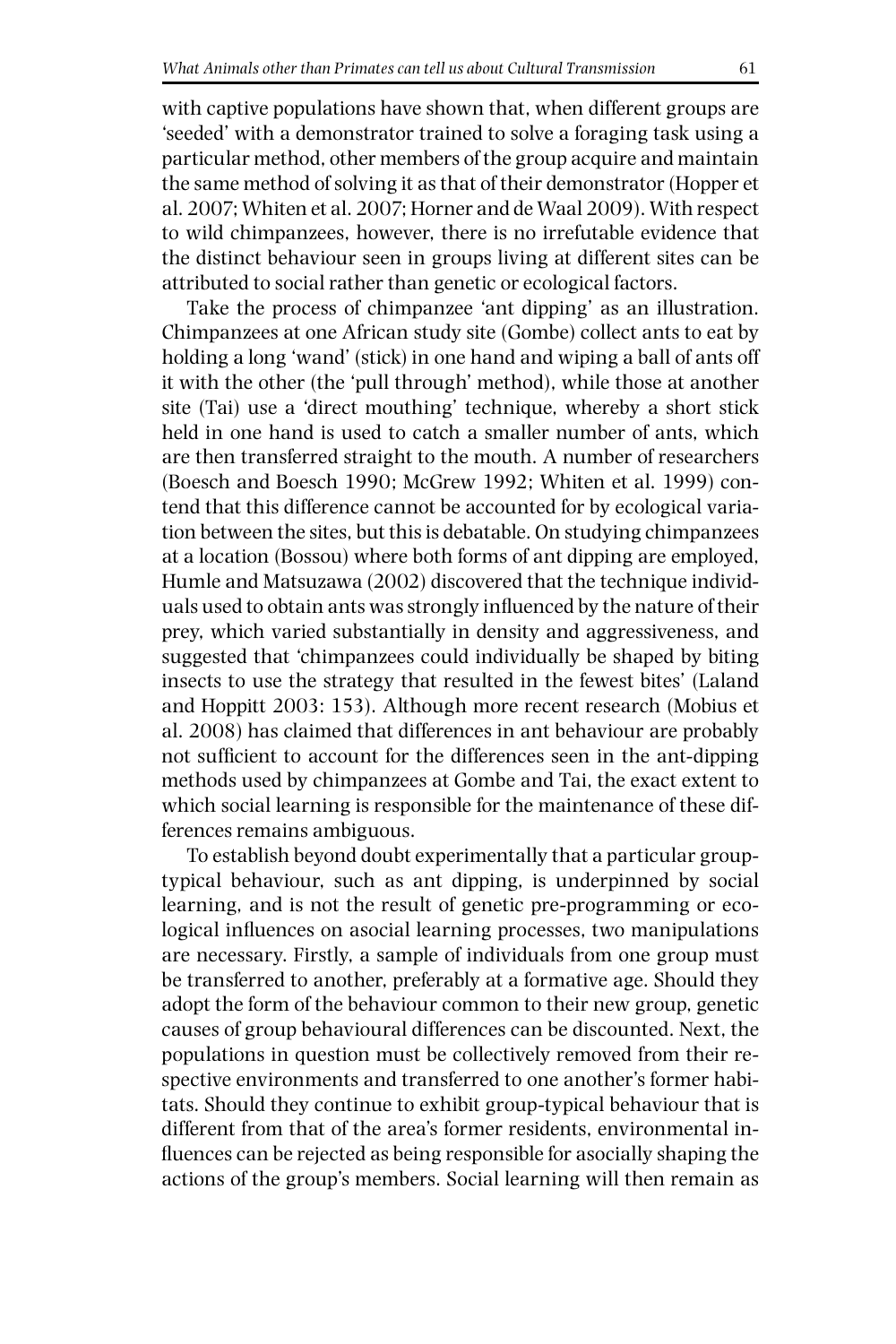the only feasible explanation of the variation in different populations' behaviour (Laland and Hoppitt 2003).

Unfortunately, logistic and ethical considerations prevent this sort of experiment being conducted on chimpanzees (Laland and Hoppitt 2003; Whiten et al. 2007), or for that matter on most other primates; which means that if we want to find incontrovertible evidence of the existence of social information transfer resulting in group-specific behaviours in non-human animals ('culture' in its most basic sense), we must consider more distantly related species.

# *Model Species and Insights into Information Flow Through Populations*

One of the most elegant demonstrations to date of socially transmitted information determining group behaviour comes not from primates, but from fish. Using the translocation protocol described above, Helfman and Schultz (1984) were able to show that French grunts (*Haemulon flavolineatum*) – a smaller, less endangered, and much more easily moved species than chimpanzees – taken from one population and introduced to another, adopted the same schooling sites and migration routes as the already-present residents. Not only this, but control fish moved to locations from which residents had been removed, did *not* adopt the same behaviour as their former occupants. Thus, Helfman and Schultz were able to conclude that information about schooling sites and migration routes must be socially transmitted between shoal-mates, rather than being environmentally controlled or genetically encoded. Warner (1988) carried out similar experiment on Bluehead Wrasse, again finding compelling evidence that local traditions are reliant on social learning, and persist for longer than the lifetime of an individual fish. Cross-fostering experiments in birds have proven equally effective. Norton-Griffiths (1967) cross-fostered oystercatcher offspring amongst groups of birds exhibiting two different foraging techniques, finding that the birds acquired their adoptive parents' behaviour. Strikingly, Slagsvold and Wiebe (2007) cross-fostered blue tits and great tits, and once again found that young birds acquired the dietary traditions of their foster parents, even though these were different species. This is a powerful illustration of the potency of cultural transmission in nature.

Experimenting on model species in a still more controlled setting – that of the laboratory – can provide illuminating details about what factors are important in the spread of social information through populations. Boogert et al. (2006, 2008) investigated the extent to which the spread of innovations in captive groups of starlings (*Sturnus vulgaris*) could be predicted by knowledge of association patterns, social rank orders, asocial learning abilities and individuals' responses to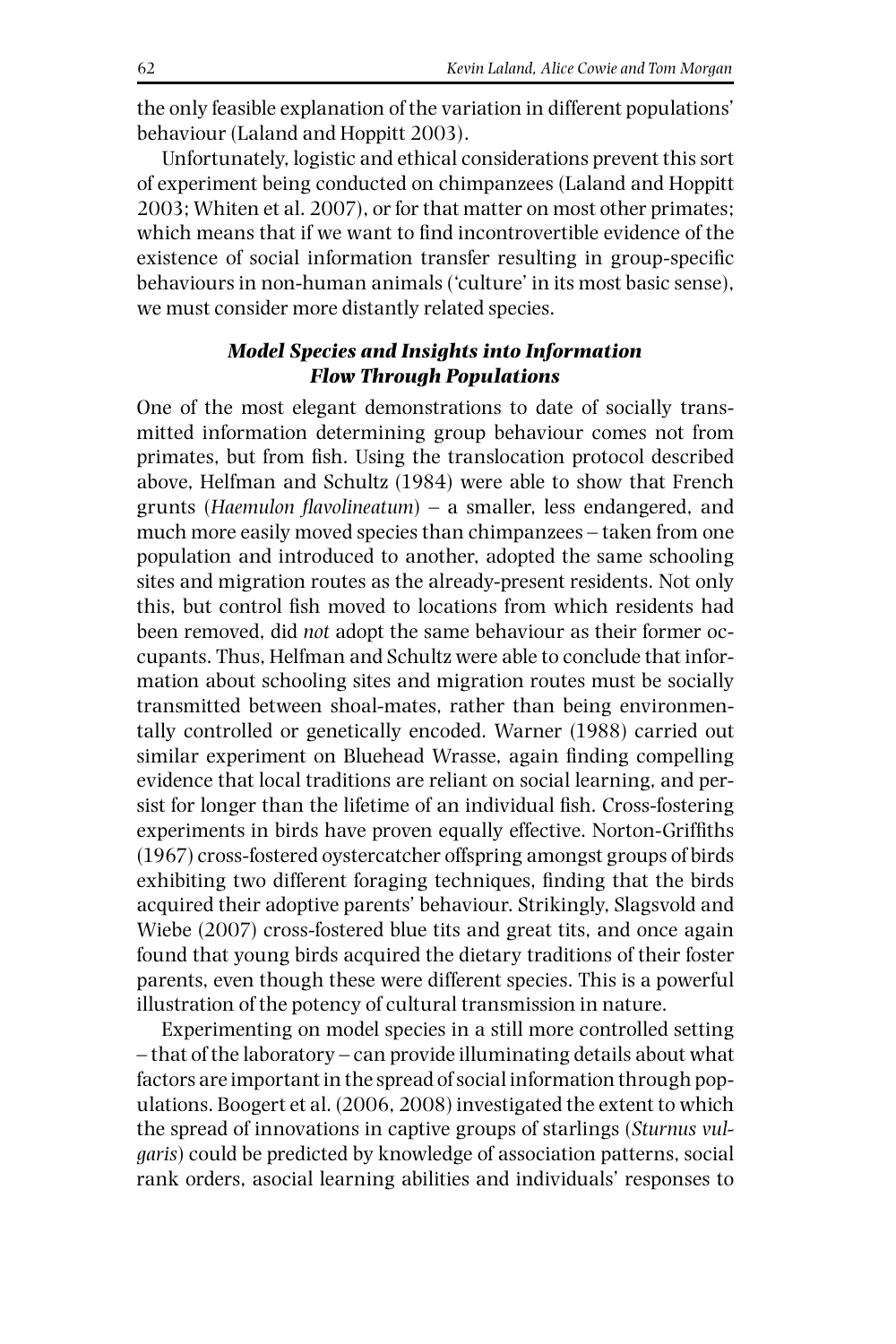novel stimuli (neophobia). Each group was presented with six different novel foraging tasks, all containing mealworm 'rewards'. Individual tasks were presented repeatedly over one to two days, and all birds' interactions with, and solutions (defined as successful acquisition of a mealworm) to, a task were recorded. These data were then related to previously recorded measures of association, social rank, individual learning capacity and neophobia using linear models. It was found that the birds that tended to contact and solve the tasks first were those that were least hesitant to feed in the proximity of novel objects when tested in isolation, and that performed best during tests of asocial learning. They were also generally of a high competitive rank.

Boogert et al. (2008) detected a significant negative correlation between the latency of a bird contacting a task, and the length of time that elapsed before it subsequently solved the task. In other words, birds that did not begin to interact with tasks until later on in a given set of trials typically required less time to solve them than did those that approached them earlier. This was not the case in trials where the starlings were tested alone (i.e. isolated birds that took longer initially to interact with a task were no quicker at solving it once they *did* contact it, than were those that interacted with it after less of a delay). Together, these results suggested that birds that were slower to contact tasks when they were presented in a group context benefited from the opportunity to observe group-mates' task-solving demonstrations, reducing the time they themselves needed to solve the tasks once they began interacting with them (Day 2003) – an interpretation that was substantiated when network-based diffusion analyses were later applied to the data (Hoppitt et al. 2010).

Model species can also be used in the development of new experimental and analytical techniques for detecting the social transmission of information through populations. Kendal et al. (2009b) proposed the 'option-bias' method as a means of inferring the occurrence of social learning during the spread of a behaviour through a group. This method relies on the premise that, once genetic and ecological factors have been accounted for, and once alternative sources of bias (chance or asocial learning) have been ruled out on probabilistic grounds, social learning should result in greater behavioural homogeneity than would otherwise be expected. If, for instance, a task can potentially be solved in several ways, but most or all of the members of a group solve it in the same way as did the original 'innovator', this will provide strong evidence for social learning.

In one of several tests to validate the ability of the option-bias method to detect social learning, Kendal et al. (2009a) re-analysed data gathered by Coolen et al. (2003) on a species of freshwater fish,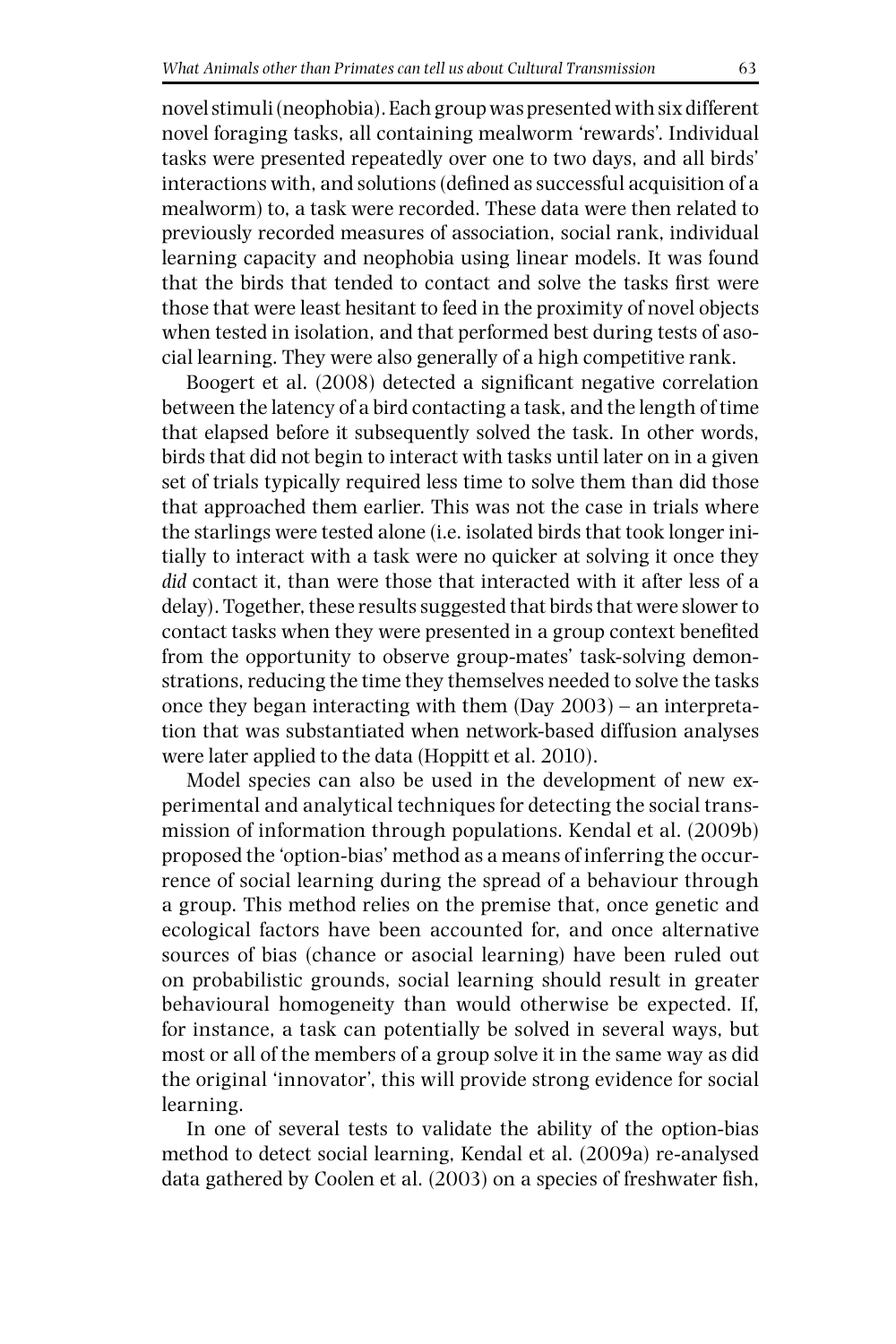the nine-spined stickleback (*Pungitius pungitius*). This species is known to use social information, being sensitive to information conveyed by the actions of conspecifics, and even hetero-specifics (Coolen et al. 2003). In the particular experiment assessed by Kendal et al. (2009a), sticklebacks were allowed to observe demonstrator conspecifics feeding at two food patches of differing profitabilities. The number of visits they made to each patch over the ten minutes immediately after the demonstrators had been removed was recorded. Observer fish made significantly more visits to the 'richer' demonstrated patch than to the 'poor' patch, clear evidence for 'public information use'. Analysis using the option-bias method corroborated this, showing that ninespined sticklebacks exhibited much more homogeneous patch choice behaviour than would be predicted by chance or asocial learning. In principle, these methods can also be applied to human data, and archaeologists and anthropologists are beginning to do so.

## *Model Species and Social Learning 'Strategies'*

Sticklebacks are also proving to be a useful model species with which to investigate social learning 'strategies'. Evolutionary game theory and population genetic models predict that animals should not be indiscriminate with regards to when they copy others as opposed to relying on their own experience or asocial learning (Boyd and Richerson 1985; Rogers 1998; Giraldeau et al. 2002). Rather, they should exploit social information conditionally, according to evolved rules, or 'strategies' (Laland 2004).

Studies conducted on nine-spined sticklebacks strongly support these predictions. As described above, sticklebacks have been shown to be capable of 'public information use', extracting (and acting upon) information about the quality of food patches through observation of others' behaviour (Coolen et al. 2005). They also weight information by time, ignoring social cues if they have up-to-date and reliable knowledge of their own, but switching to exploiting public information if their personal information is outdated, unreliable, or altogether lacking (van Bergen et al. 2004; Coolen et al. 2005) – an example of a 'copy when uncertain' strategy. By relying preferentially on personal information, and utilizing social information selectively, nine-spines are able to avoid the potentially maladaptive informational cascades that could result from blindly copying the activity of others who may themselves not be behaving optimally (Giraldeau et al. 2002). Humans have also been shown to employ a similar strategy during computer-based tasks. McElreath et al. (2005) designed a task in which subjects could repeatedly plant one of two 'crops' of differing yields. Reliance on information from group-mates was found to increase when individual learning was manipulated to be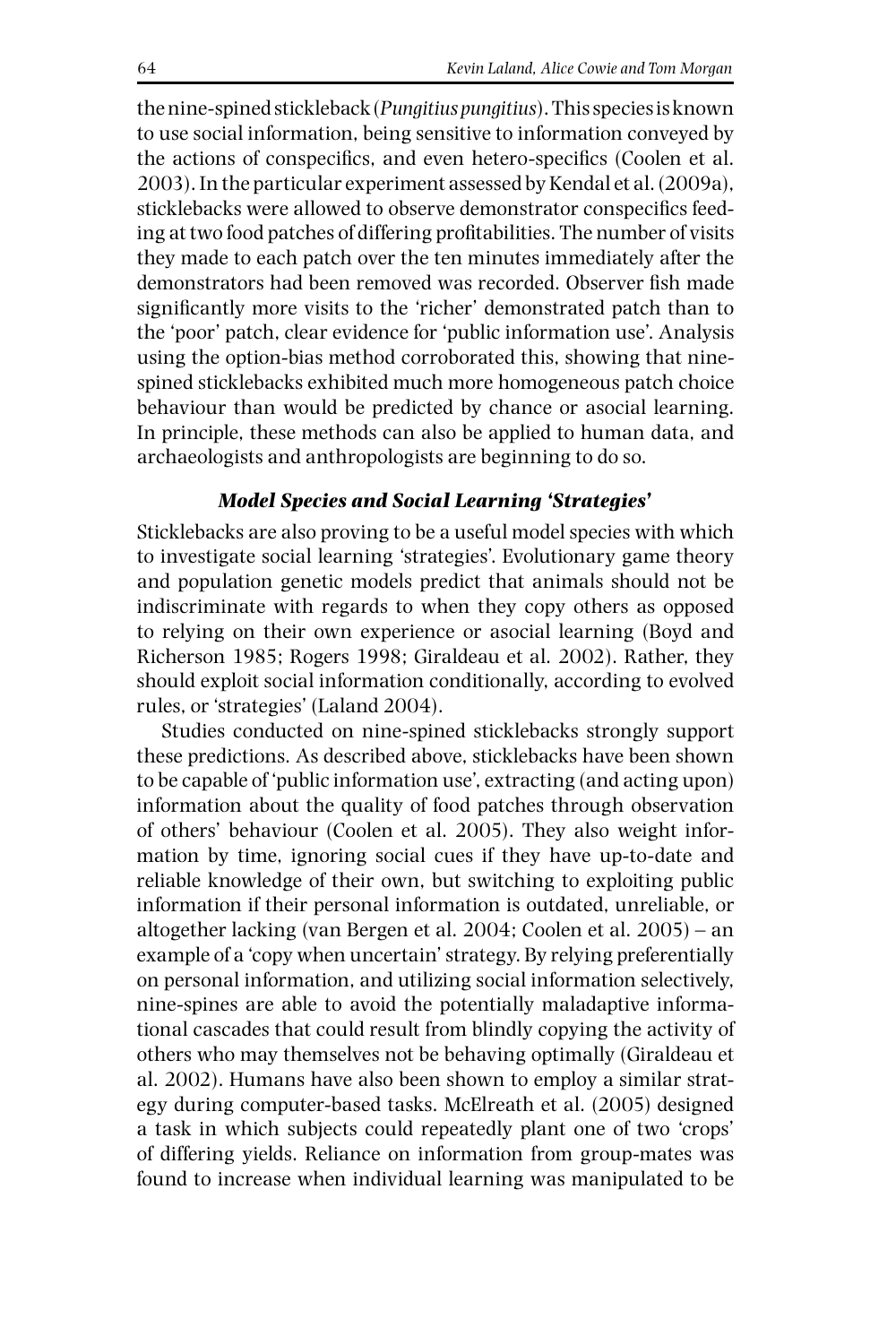relatively inaccurate, confirming use of the 'copy when uncertain' rule. Similarly, across a range of tasks, Morgan et al. (2011) found subjects were more reliant on social information when they expressed greater uncertainty in their own ability.

Another instance of humans and sticklebacks employing functionally similar (albeit, mechanistically different) social learning strategies is in the case of a 'copy when asocial learning is costly' strategy. Individual learning via direct sampling of the environment, although usually accurate, can incur significant fitness costs in the form of injury, predation, and 'missed opportunities' (loss of time or energy that could have been spent elsewhere). Boyd and Richerson's (1985) 'costly information hypothesis' proposes that animals face an evolutionary trade-off between acquiring accurate but costly 'personal' information, and less accurate but cheap 'social' information. One way in which this trade-off might be expected to manifest itself is by individuals being more inclined to exploit social information when personal information is costly. Sure enough, Coolen et al. (2003) demonstrated that nine-spined sticklebacks comply with this rule, finding that these fish prefer to shelter in vegetation (where they are presumably at less risk of predation) and base their choice of foraging patch on information gained through watching feeding conspecifics, than to sample the foraging patches for themselves before making a choice. Conversely, three-spined sticklebacks did not exhibit evidence for public information use, a finding thought to be related to their lesser vulnerability to predation (see below). In the case of humans, Morgan et al. (2011) found that individuals were more likely to copy the actions of group-mates when asocial information was manipulated to be additionally costly and when faced with a difficult (presumably time- and energy-consuming) task than when presented with an easy one, offering further evidence of the 'copy when asocial learning is costly' strategy in use.

Sticklebacks have also been found to employ one of three equally efficient strategies proposed by theoretical economist Karl Schlag (1998) as a means by which individuals (Schlag actually had humans in mind) might maximize their fitness in an environment where the success of others is unreliable and noisy. Schlag's three alternatives were 'proportional observation', 'proportional reservation', and 'proportional imitation'. In the first of these, an individual's probability of copying others in its population is related to the payoff it perceives *them* to be receiving from whatever activity they are performing; in the second, it is related to how satisfied the individual is with *its own* payoff; and in the third, an individual's propensity to copy is related to how much better other members of the population are doing *relative to it*. In experiments designed to test which, if any, of these strategies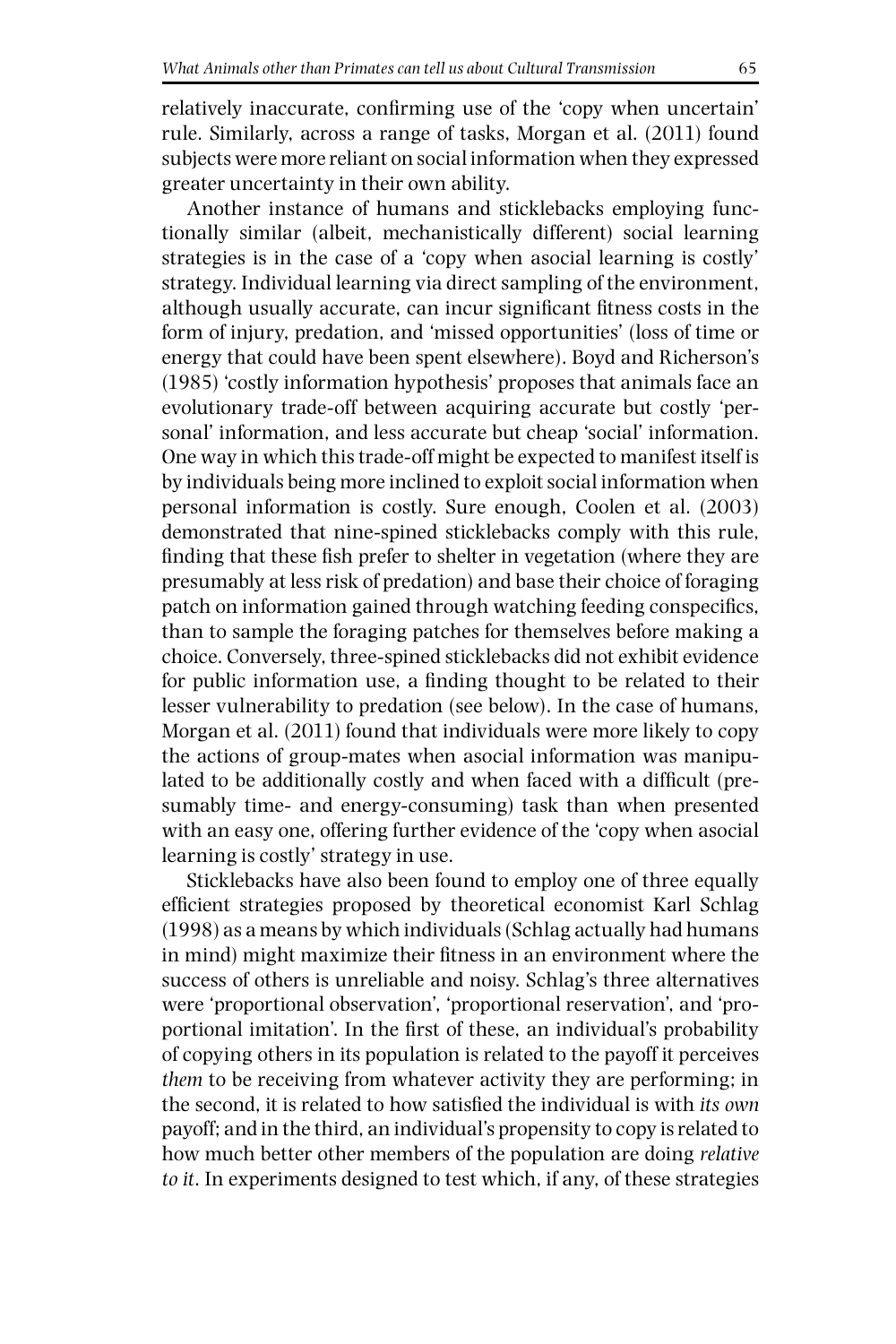nine-spined sticklebacks employed when in a 'noisy' environment, Pike et al. (2010) found strong evidence that fish exhibited an increasing propensity to copy demonstrators as the demonstrators' payoffs rose (i.e. they adhered to the strategy of 'proportional observation'). Concerning humans, Morgan et al. (2011) found evidence for 'proportional observation' with conditional 'proportional imitation'.

Schlag's analyses (1998, 1999) reveal that this simple strategy possesses 'hill-climbing' properties. Thus the use of this rule by these fish may plausibly enable sticklebacks to exhibit cumulative increases in the efficiency with which they exploit prey. The deployment of a behavioural rule that has a possible 'ratcheting' quality has hitherto not been demonstrated in any animal other than humans, and it is interesting that the first demonstration of such a rule should come not from a fellow primate, but from a species so distantly related to us as the nine-spined stickleback.

## *Model Species and Different Social Learning Processes*

The social transmission of information from one individual to another can occur by a number of means (for comprehensive reviews of the topic, see Whiten and Ham 1992; Heyes 1994; Zentall 1996; Hoppitt and Laland 2008). Suffice to say here that there are several known mechanisms and certain forms of 'copying' that are widely believed to be more cognitively demanding than others. 'Local enhancement' (Thorpe 1963; Hoppitt and Laland 2008), for example, occurs when a 'demonstrator's' interactions with objects at a particular location increase the probability of an 'observer' visiting or interacting with objects at that location, and is considered to be a relatively simple form of social learning. At the opposite end of the spectrum, 'production imitation' (Byrne 2002), which involves an observer seeing a demonstrator perform a novel act, sequence of acts, or combination of acts, and subsequently becoming more likely to perform that new act or sequence of acts, is generally thought to require quite complex cognition.

It is tempting to speculate that what may set human, and to some extent ape, cultural transmission apart from other animals, is our capacity for such cognitively complex, high-fidelity forms of social information transfer as imitation. Once again, however, evidence from experiments with model species reminds us that we must be cautious about making these assumptions. Some of the best available evidence of motor imitation in non-human animals has in fact been produced using birds. Akins and Zentall (1996) found strong evidence of bodymovement copying by captive quail during 'two-action' tests in which birds were shown a demonstrator using either its beak or foot to depress a lever, and then allowed to interact with the lever themselves. Both pigeons (McGregor et al. 2006) and budgerigars (Dawson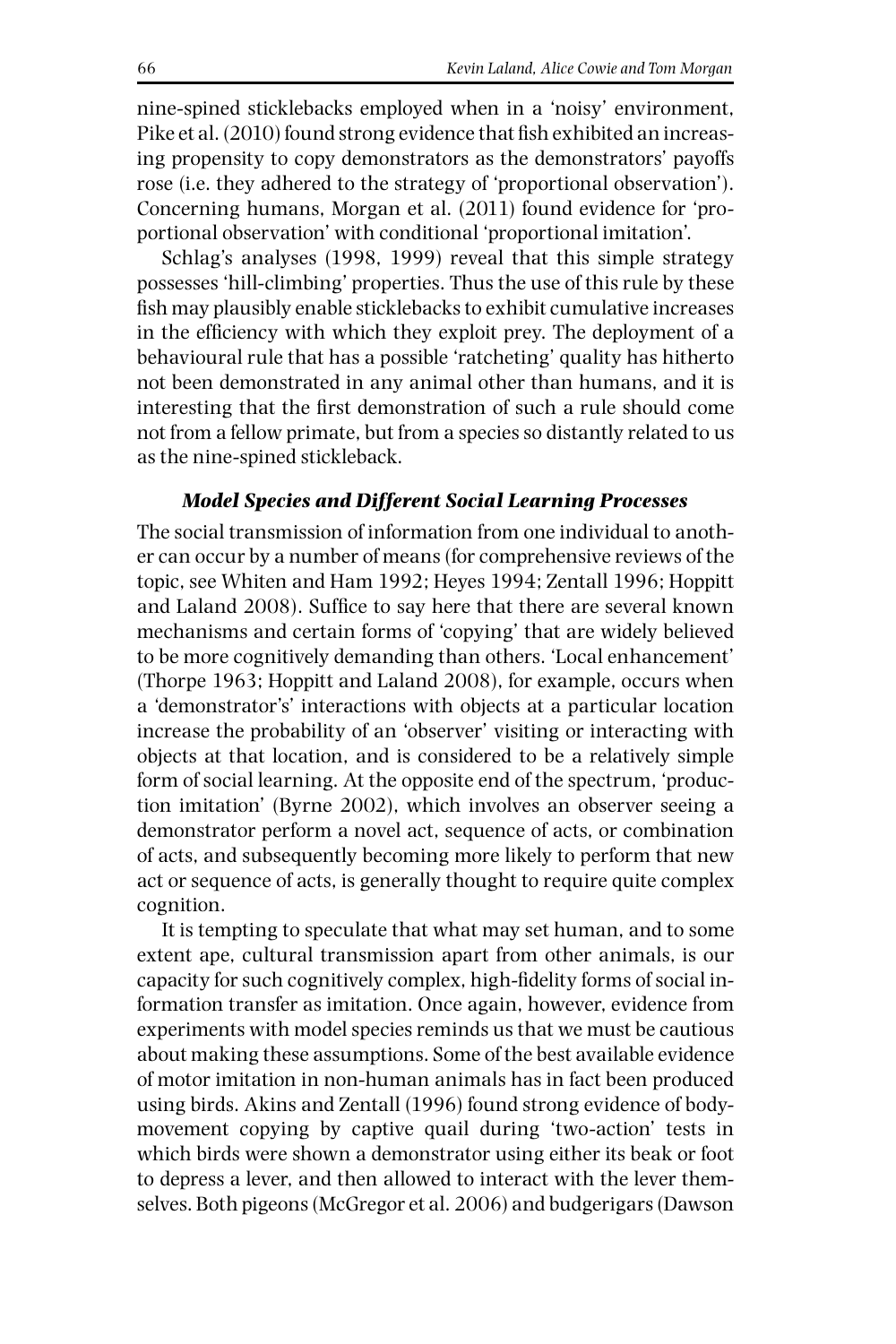and Foss 1965; Heyes and Saggerson 2002) have been shown to possess similar abilities. Furthermore, there is some indication that quail are even capable of outcome-sensitive imitation, since they are less inclined to copy their demonstrators when they observe them pecking or stepping in extinction – i.e. without reward (Akins and Zentall 1998).

#### *Summary*

We advocate the use of model species in comparative studies, on three grounds. First, we have argued that the strength of homology lies in the use of multiple species, and expressed the concern that studies that limit themselves to our closest relatives may only observe a small part of the overall picture, which may be misleading. Second, we point out that model species are, by definition, amenable to experimental manipulation, and can provide rigorous and detailed information about the spread of information through populations. Finally, we have shown that studies using non-primates can yield real insights into human culture. Experimental methods and analytical techniques that are successfully developed using model organisms can later be applied to other species, including humans, in less controlled settings. The 'option-bias' method of Kendal et al. (2009b) is an example, being adopted for use in studies on human archaeological remains; while methods such as those used by Boogert et al. (2006, 2008) in their studies of captive starlings, could potentially be applied in the field to detect social transmission of behaviours in some of our close relatives, such as chimpanzees. We now go on to consider analogy, a second comparative approach that provides another investigative avenue and equally compelling results.

# **Non-human Animals and Functional Parallels: Insights from Non-homologous Processes**

## *Convergent Selection for Cultural Transmission*

What studies of social learning in non-primates rapidly make clear is that there is no linear, or even continuous, accumulation of cultural transmission mechanisms across species. In fact, the opposite appears to be the case, with multiple appearances of different mechanisms and often great disparity between closely related species. For example, as detailed above, although the nine-spined stickleback shows complex cultural transmission, the closely related three-spined stickleback, despite living sympatrically to the nine-spined, possesses comparatively very simple cultural transmission and appears to be incapable of public information use (Coolen et al. 2003). Such differences between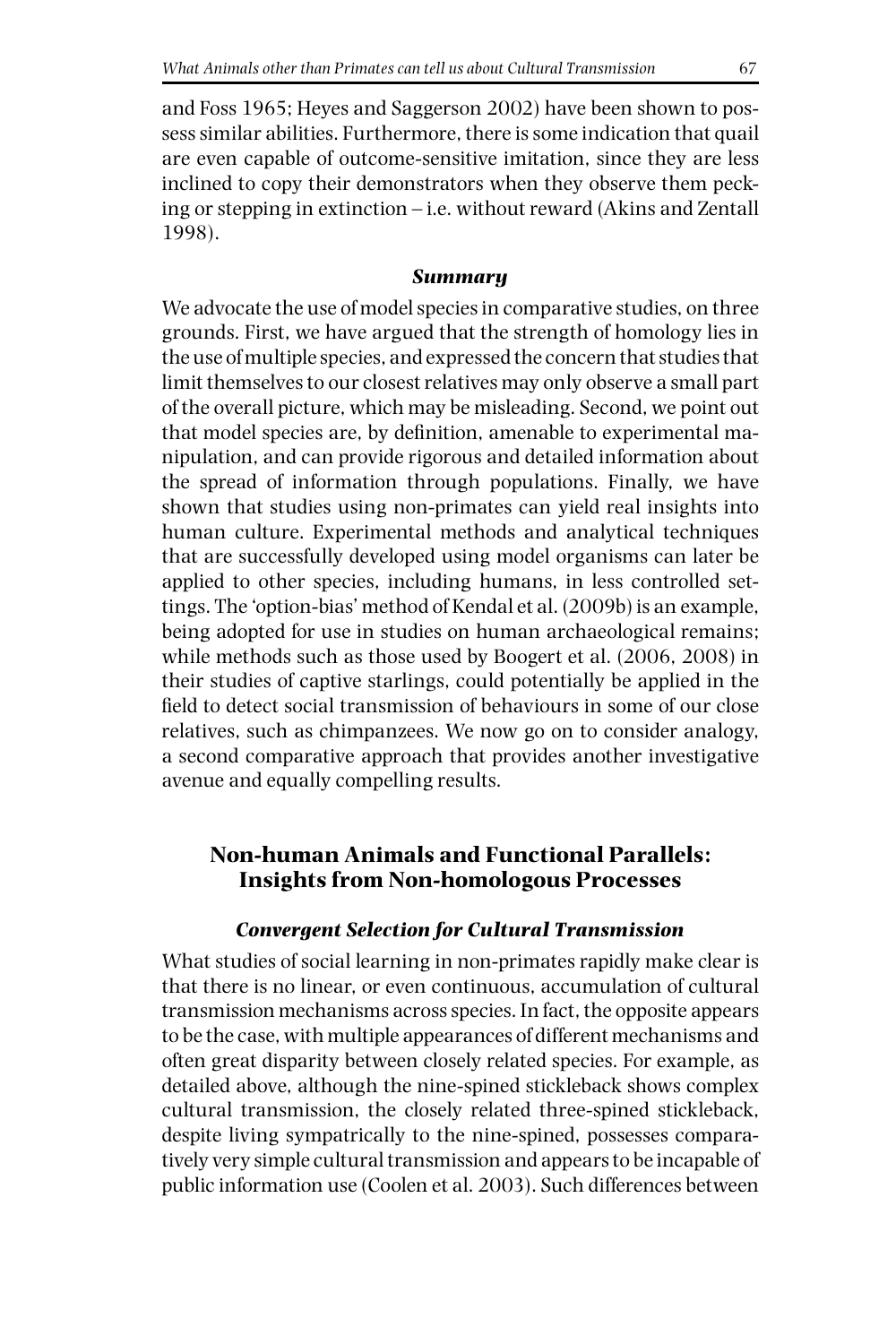closely related species may be the norm rather than the exception with regards to cultural transmission, and imply repeated bouts of convergent selection favouring cultural capabilities, and animal intelligence generally, as recently reported in primates (Reader et al. In Press).

This patchy distribution is manifest across different cultural transmission mechanisms, including those historically held to be cognitively complex, such as teaching (Hoppitt et al. 2008). Studies of animal teaching most commonly adopt the functional definition set out by Caro and Hauser (1992: 153), which states that:

An individual actor A can be said to teach if it modifies its behaviour only in the presence of a naive observer, B, at some cost or at least without obtaining an immediate benefit for itself. A's behaviour thereby encourages or punishes B's behaviour, or provides B with experience, or sets an example for B. As a result, B acquires knowledge or learns a skill earlier in life or more rapidly or efficiently than it might otherwise do, or that it would not learn at all.

A key aspect of this definition is that it does not require the inference of any mental states in either the teacher or the pupil. Although this might seem surprising from a human perspective, where the intention to impart information is part of teaching, functional definitions are critically important to biologists as they make testable predictions due to the intense difficulty of attributing mental states to animals. It should also be noted that this definition encompasses all examples of human teaching. Perhaps more surprising, however, is that the three species in which there is currently the strongest evidence for teaching are meerkats (Thornton and McAuliffe 2006), pied babblers (Raihani and Ridley 2008) and the ant (*Temnothorax albipennis*) (Franks and Richardson 2006).

The extremely scattered distribution of cultural transmission mechanisms suggests that if we wish to piece together anything approaching a complete phylogeny we would need to perform an exhaustive investigation across a broad range of animal taxa. This endeavour would be both expensive and of debatable value. The patchy distribution instead opens up a new avenue of investigation, allowing us to consider why certain species might possess particular capabilities while others do not, and focusing not at the level of homologous mechanism but rather on analogous functionally equivalent traits.

The case of the sticklebacks provides one such opportunity, since it suggests that natural selection fashions highly specific cultural capabilities in particular species of animals, according to their ecology and life history. The three-spined and nine-spined species live sympatrically, occupying the same areas, however there must be something different in their ecologies that leads to one species and not the other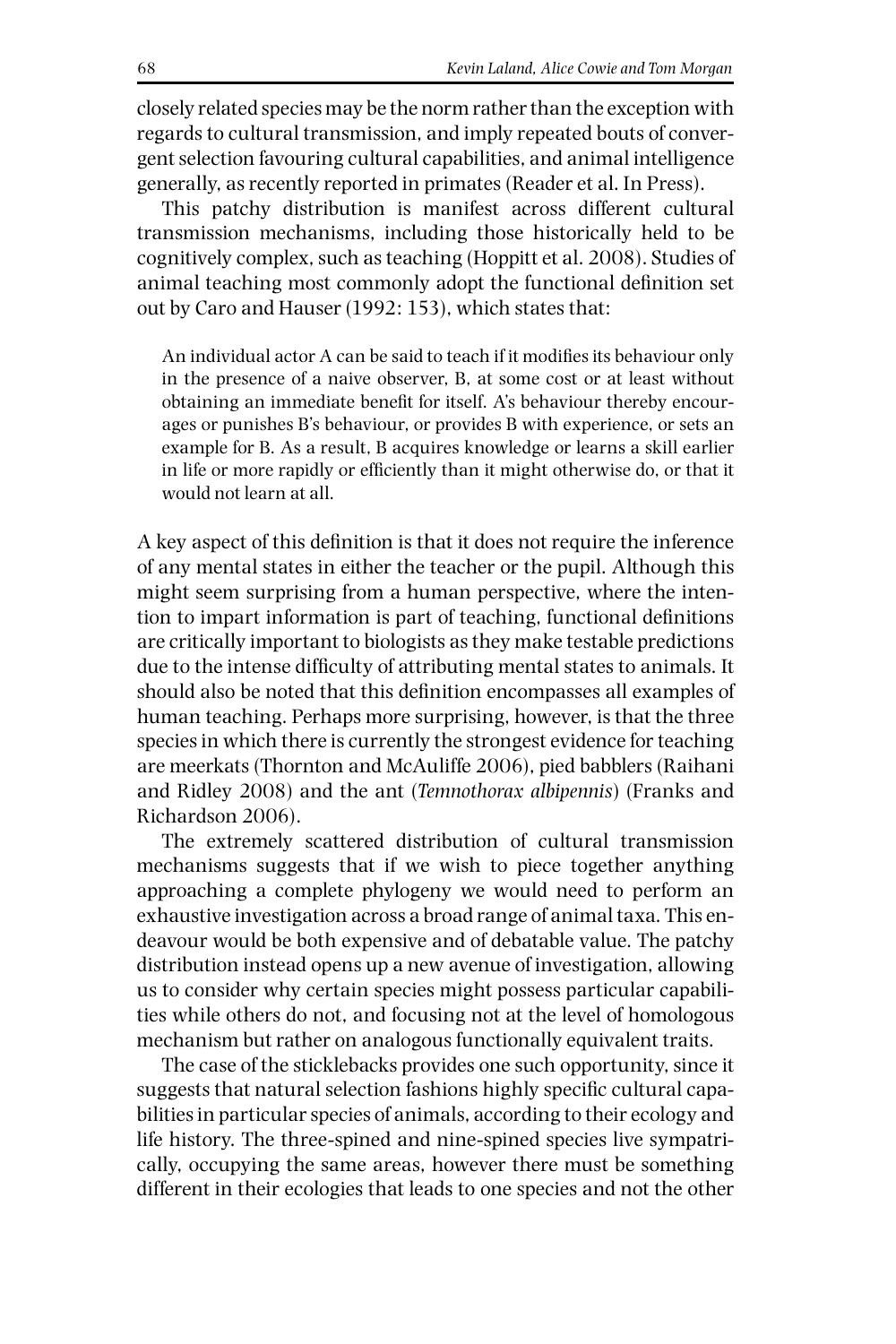evolving the ability to use public information. During experiments on both species, Coolen et al. (2003) observed that only the ninespined sticklebacks hid in vegetation whilst observing conspecifics. They concluded that this was to decrease the risk of predation, something that is less important for three-spined as they are protected by much larger spines and a heavily armoured torso. This is supported by evidence of predator preference for nine-spined over three-spined sticklebacks (Hoogland et al. 1957). Coolen at al. (2003) suggest that nine-spined sticklebacks evolved the ability to use public information as it avoids the risks of examining patch quality directly. The lower predation risk to three-spined sticklebacks removed this necessity and so seemingly they never required this ability. The aforementioned study implies that, while the broad capability for social learning is widespread across animals, particular species may be gifted with enhanced cultural capabilities by selection, tailored to their particular needs, in an extremely species-specific manner. Rather than expecting broad groups, such as primates, to excel at culture, we would be better placed asking which specific groups (i.e. macaques, capuchins, chimpanzees) excel. Conversely, we are likely to find that many primates (e.g. gibbons, langurs, bushbabies) are unexceptional in their cultural capabilities, and witness superior performance to these amongst non-primates.

Animal teaching provides a case in point. The seemingly bizarre taxonomic distribution of teaching has prompted discussion of what life-history traits might facilitate its evolution (Hoppitt et al. 2008). Although these examples of animal teaching are undoubtedly mechanistically dissimilar to human teaching, they are functionally equivalent and solve analogous problems. It follows that a knowledge of the selective pressures driving the evolution of teaching in animal species may shed light on the evolution of teaching in humans. Franks and Richardson (2006) examined teaching in ants, which takes the form of 'tandem-running', by which one individual teaches another the location of a food source such that it can then be harvested at a greater rate. To do this, the teaching ant slows its movement to a quarter of its typical speed and only proceeds when its following pupil catches up and taps it with their antennae. The pupil regularly runs in loops behind the teacher, identifying landmarks to aid in successful recall of the route later. Although this process impacts upon the teachers collecting efficiency, it increases the chance of others finding the food source and thereby aids the colony. Not all ant species, however, show tandem-running, others instead use the scent trails left by other individuals to locate food sources. By comparing colonies it was found that tandem-running occurs in those with smaller populations. Franks and Richardson (ibid.) argued that in these smaller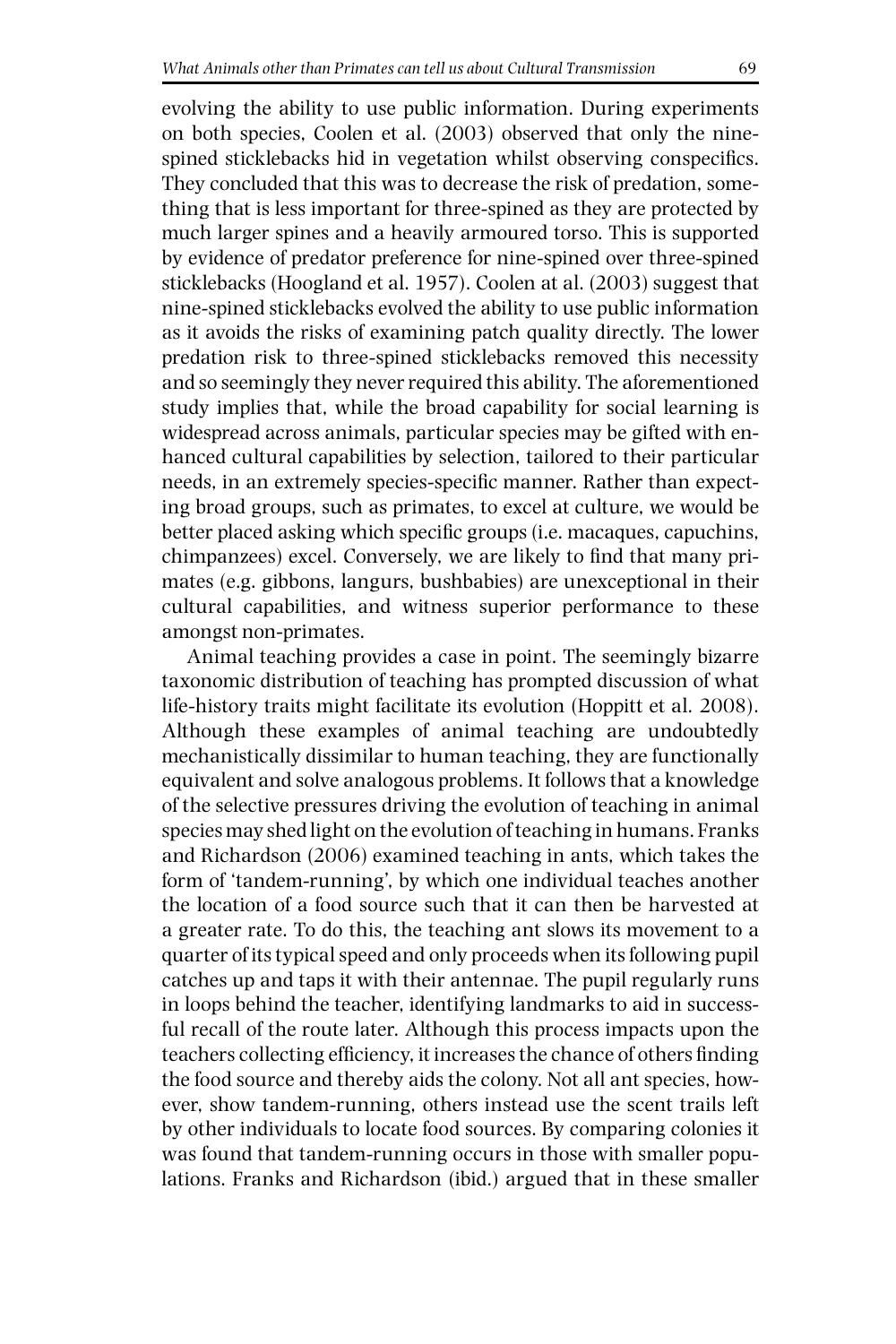groups information on food location is more likely to be lost when using just scent trails and this creates a pressure to actively pass knowledge between individuals leading to the evolution of teaching. This is confirmed by another study (Beekman et al. 2001) that found that ants were only able to use scent trails to forage effectively when their colony was over a critical size.

In the case of teaching, comparisons between dissimilar, but closely related species (as with the ants) are supplemented by studies looking for common features across the species that show teaching. From this perspective it has been argued that teaching should be viewed as a special case of cooperation (Thornton and Raihani 2008) and should therefore obey Hamilton's Rule, which states that cooperation will occur if the cost to the teacher is less than the benefit to the pupil, scaled by the relatedness between the two individuals. By this account, teaching should be more likely to appear where naïve individuals cannot easily acquire information or skills without the aid of a teacher. This is illustrated with teaching in meerkats, whereby adults educate young in the process of successfully catching and killing dangerous scorpions (Thornton and McAuliffe 2006). This is achieved by the adults catching scorpions for the young and bringing them first dead, then alive but stingless, and finally unaltered. Youngsters progress through these stages as they age, and the adults gauge the age of the young by the calls they make. Meerkats taught in this way show much better performance when catching scorpions for themselves. The danger posed by catching potentially lethal prey creates a problem of sufficient difficulty that the benefits of modifying prey to help youngsters learn outweighs the cost of the teacher having to sacrifice caught prey, even when the degree of relatedness between the two individuals is taken into account. These findings are backed up by theoretical analyses, which found that the evolution of teaching critically depends on both the degree of problem difficulty and the relatedness between individuals (Fogarty et al. 2011). The rare incidents of animal teaching appear disproportionately to occur amongst cooperative breeding species (Hoppitt et al. 2008). This may be no coincidence, since cooperative breeders frequently exhibit close relatedness amongst tutor and pupil, and multiple tutors share the burden of teaching, reducing its per capita cost. As humans too have been characterized as cooperative breeders (Hrdy 1999), conceivably this was a critical factor leading to the appearance of teaching in humans, uniquely amongst the apes.

In summary, teaching, widely assumed to require complex cognitive ability, appears in a diverse array of species not otherwise known for complex intelligence. Its otherwise conspicuous absence from our closest relatives can be explained, however, through consideration of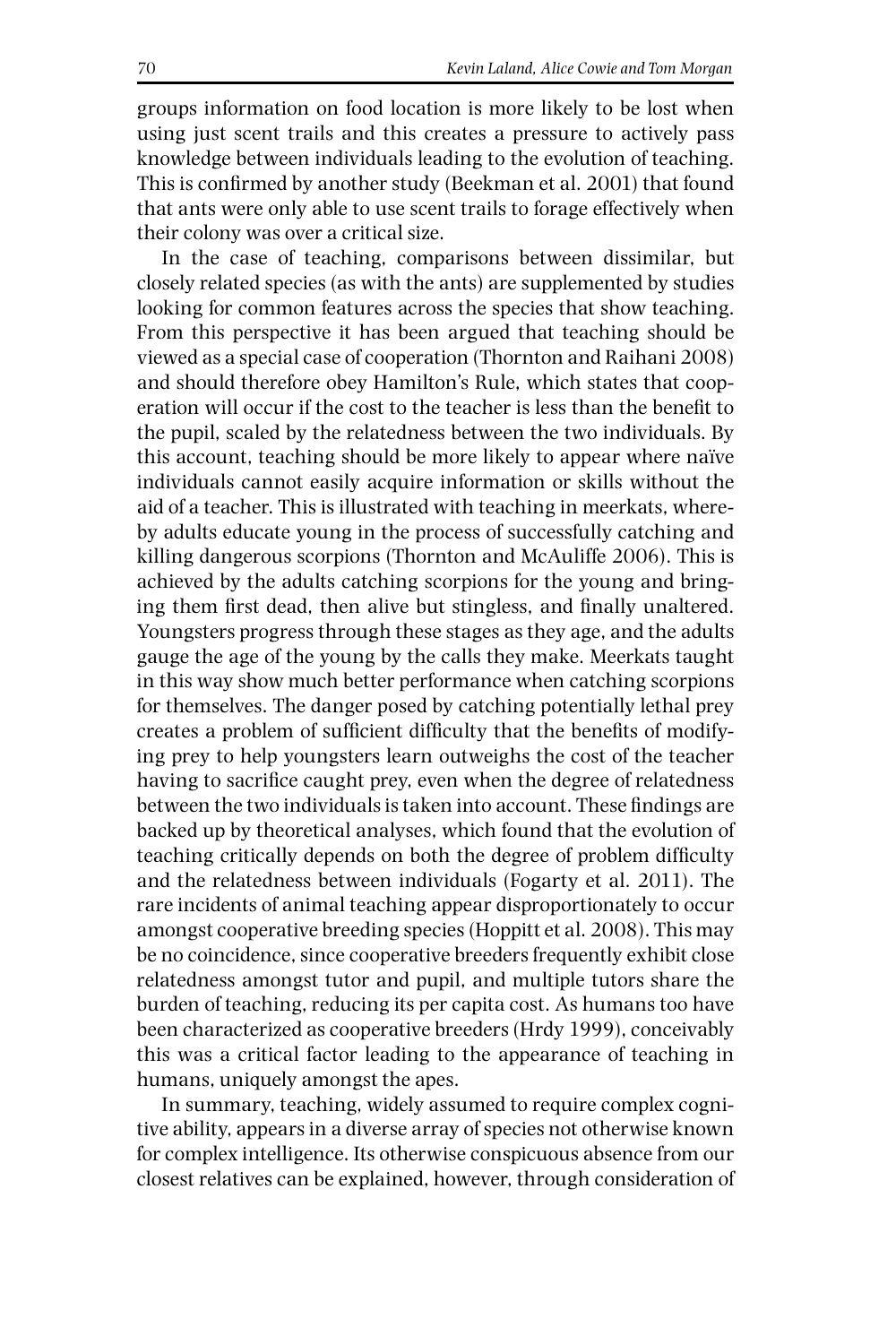relevant ecological and life-history factors. This suggests that such processes are not necessarily cognitive achievements, but are better viewed as solutions to particular problems faced by a subset of species. It is, in fact, the scarcity of conditions where a cost–benefit analysis favours investment in costly cultural transmission processes that dictates the rarity of the mechanism and creates the patchy distribution we observe.

#### *Human Convergence*

What does this imply for human culture? Were our ancestors merely in the right place at the right time, as it were, to face the environmental conditions necessary for the evolution of human-level culture? Furthermore, if cultural transmission can apparently be divorced from cognitive complexity, then why are humans both the most cognitively and culturally complex species on earth? We suspect that the answer to this lies in the peculiarities of human culture and cultural transmission, which is indeed distinct from that of the other animals discussed before in that it shows a high level of fidelity in information transfer (Tomasello 1994). Just as nine-spined sticklebacks were distinct from three-spined sticklebacks in that they could use cultural transmission to determine not only food location but also quality, humans are distinct from other apes in their ability to transfer information with very high fidelity across numerous generations. This is most apparent in the steady elaboration of behaviour and ideas to create improvements to existing technology – the 'ratchet effect'. This cumulative culture is typically illustrated with the progression from early stone hammering tools, through hand-held hafted hammers with metal heads, through to nineteenth-century steam hammers and twentieth-century electric hammers, though its impact is ubiquitous across human culture.

Perhaps then, if we are interested in human culture, we should focus our attention on the processes that underlie cumulative culture. It might appear that cumulative culture is as unique as human-level culture, with isolated reports of cumulative culture in wild chimpanzees (Boesch 2003) failing to be backed by experimental studies (Marshall-Pescini and Whiten 2008). However, if we broaden our scope beyond primates we again encounter species that show greater similarity to us than our nearest relatives. Evidence for cumulative culture has been suggested in cetaceans, the group comprising whales and dolphins. The appearance in humpback whales of 'lobtail' feeding, an elaboration of 'bubble-cloud' feeding that allowed greater use of a pre-existing food source, has been argued as suggestive of cumulative modification (Rendell and Whitehead 2001). However, the best evidence, outside of humans, probably comes from the corvids,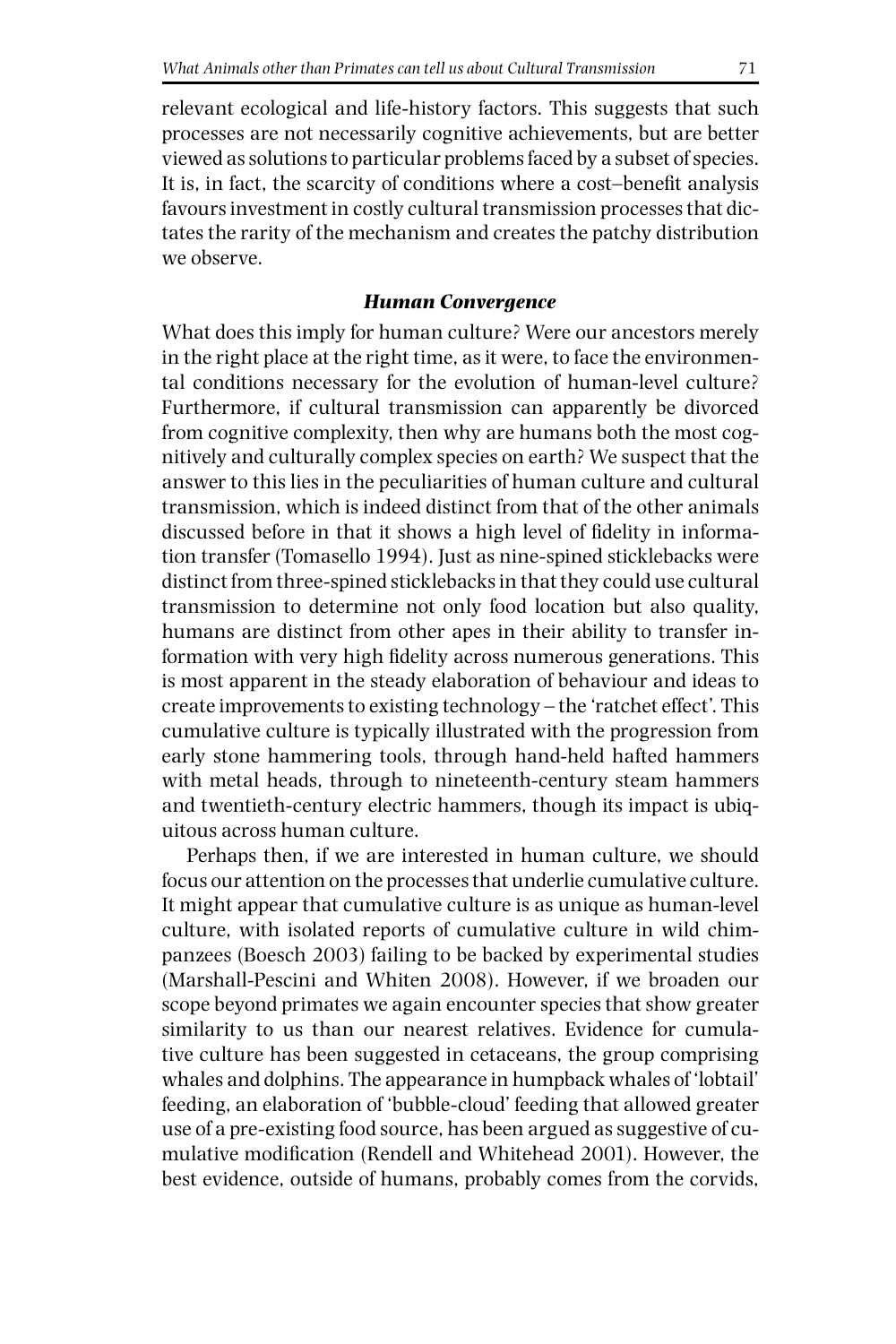a group of birds comprising crows, ravens and jays, among others. New Caledonian crows are known tool users (Hunt 1995) and use tools cut from the leaves of the *Pandanus* plant in extractive foraging. Cumulative culture has been argued in the design of these leaf tools (Hunt and Gray 2003), with three designs known across the island inhabited by the species that show continuous and overlapping ranges. The lack of an environmental correlate and the similarity in the manufacture of the three designs is highly suggestive of a single origin of leaf-tool manufacture that later elaborated and diversified through a cumulative process.

If we apply a similar logic to before, the similarities between apes and corvids should reveal insights into why these species show cultural transmission processes that allow the cumulative modification of culturally transmitted information. Although having separated over 300 million years ago and being morphologically very dissimilar, both corvids and apes show a remarkable cognitive similarity that has led some to describe corvids as 'feathered apes' (Emery 2004; Emery and Clayton 2004). As well as tool use, both groups are thought to show complex physical cognition (Seed et al. 2006; Mulcahy and Call 2006), episodic-like memory (Clayton et al. 2007) and are also capable of transitive inference, the ability to infer that if  $A > B$  and  $B > C$ , then  $A > C$  (Paz-y-miño et al. 2004), an ability which has also been found in cichlid fish (Grosenick et al. 2007). Corvids are also capable of mirror self-recognition (Gallup 1970; Prior et al. 2008) and show at least as much evidence as chimpanzees for theory of mind – the ability to understand that other individuals have goals and beliefs that are distinct from your own and may be false (Clayton et al. 2007) – although others would argue that this amounts to no evidence at all (Penn and Povinelli 2007). Thus it seems that the similarities between corvids and apes add up to a complex general intelligence of which cumulative cultural transmission, if present, is only a part. If we wish to understand why we have cumulative culture, we must also ask why we have an enhanced intellect more generally.

Unsurprisingly, the evolution of intelligence has received a great amount of attention, although it is still far from resolution. An influential theory is that of the social intelligence hypothesis, the notion that intelligence evolved in order to deal with the problems associated with group living (Humphrey 1976). This continues to receive attention today (Dunbar 2003; Bond et al. 2003). However, although there is much support, it is also clear that the social intelligence hypothesis alone cannot explain the evolution of intelligence (Holekamp 2006). Hyaenas, for example, although socially as complex as many primates, possess a much lesser intelligence, which cannot be accounted for by the social intelligence hypothesis (ibid.). Seed et al.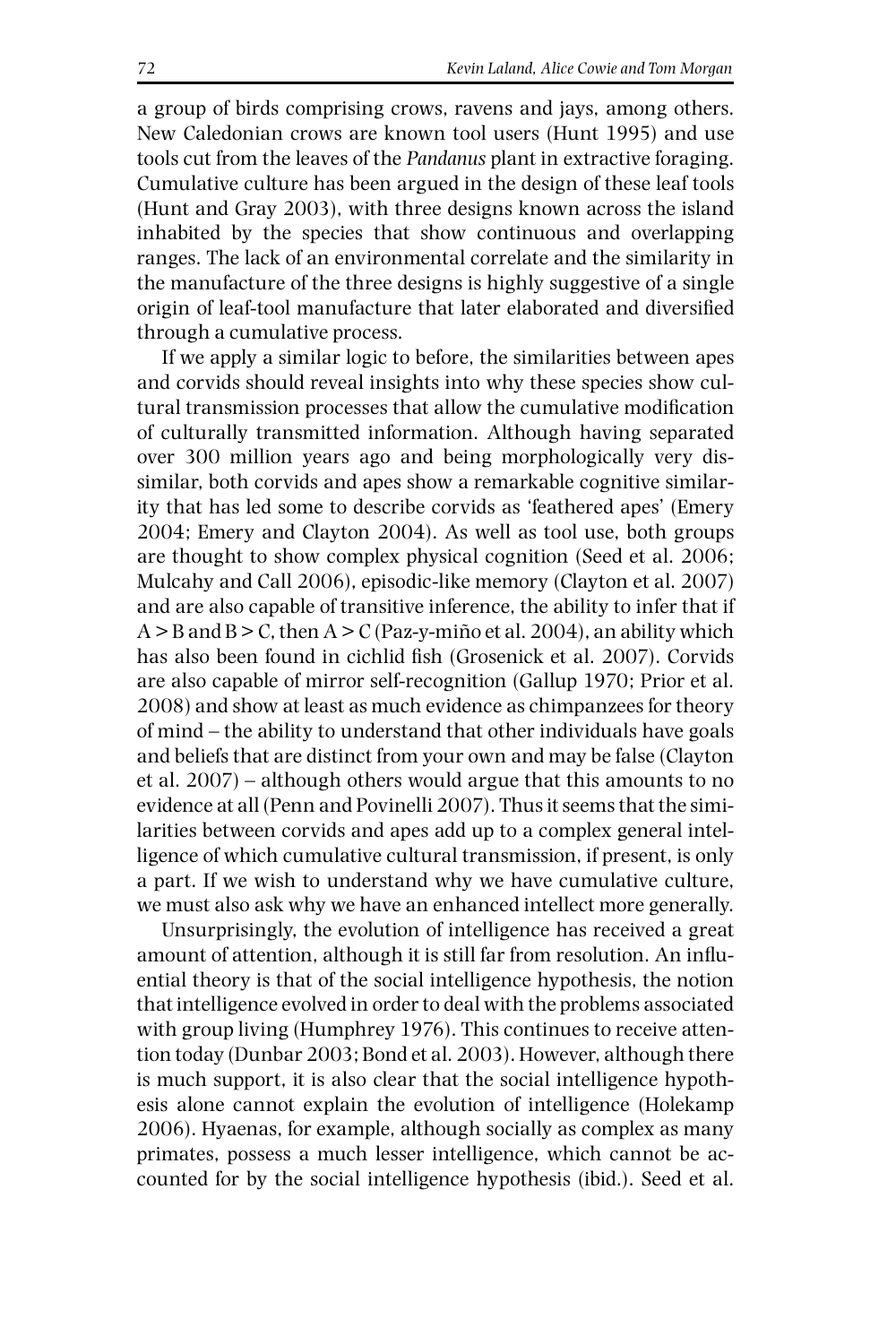(2009) reasoned that as both apes and corvids show increased intelligence then shared environmental and life-history traits would provide evidence as to the driving force behind their cognitive abilities. Their review of six of the most commonly raised hypotheses found that all were applicable to corvids as well as primates. Both groups, for example, feed on spatiotemporally dispersed resources. Apes show an increased reliance on tropical plant foods, because as there are no seasons in the tropics each species fruits at a different time of year. To forage effectively apes need to keep track of both the location of plants of different species and also to know when fruit will be available from them. Similarly, many corvids cache food, burying items for later consumption. Experiments have shown that not only are corvids highly efficient at remembering the location of food caches, they also take into account the perishability of food items and so know when to return to them (Clayton and Dickinson 1998) – this provides a spatiotemporally dispersed food source, just as faced by apes. Seed et al. (2009) examined other 'physical' factors and found that omnivory, extractive foraging, complex foraging and tool use were common to both groups. They then considered 'social' factors and found that, again, both groups showed Machiavellian behavioural strategies, cooperation, coordination and complex cultural transmission. Although it may be tempting, from the perspective of this chapter, to place emphasis on the final shared factor – complex cultural transmission – this would be exceedingly premature. The common ground between the two groups adds up to a suite of complex challenges and behaviours to match them, of which cultural transmission is only one. Currently all these factors seem equally implicated in the origins of a complex intelligence capable of generating human culture.

# **Conclusion**

It is through the two routes of homology and analogy that nonprimate animals are able to increase our understanding of cultural transmission. The use of non-primate model organisms, selected for their suitability to experimentation, provides an amenable, powerful and cost-effective method to investigate cultural transmission processes. These species also allow the development of powerful statistical tools that can, and are, being used in studies of cultural transmission in other species, including humans. Furthermore, work with model organisms, even if not conducted with the specific view to answering human-related questions, is of use in broadening our general understanding of social learning processes, and in increasing our appreciation of the capabilities of animals that may be only very distantly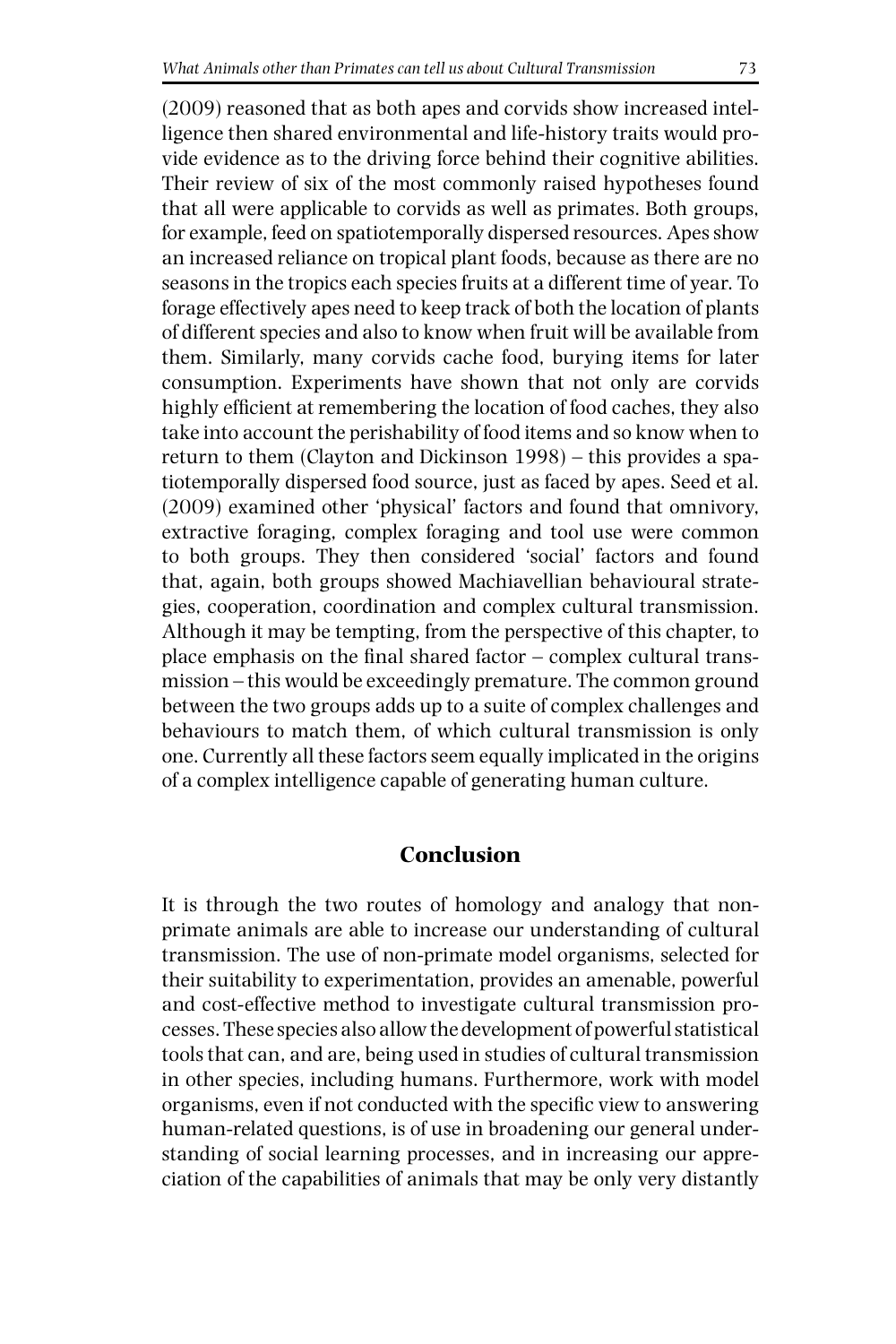related to us. The use of analogy in addition to homology through comparisons between species, either close relatives that show disparity, or distant relatives that show convergence, allows investigation of the different factors that drive the evolution of cultural transmission processes. The role of these studies in understanding the evolution of human cultural transmission does not rely on common mechanisms, as they represent separately derived solutions to the same problems. Whilst such comparisons suggest that many mechanisms, including teaching, need not be cognitively complex and are best considered within an evolutionary cost–benefit framework, they also reveal that human cultural transmission and cumulative culture seem tied in with an overall complex intellect. Thus, whilst work carried out with non-primates both reinforces and refines the uniqueness of human cultural transmission, it also reveals the wealth of information that non-primates offer and the necessity of their study if we are to gain a complete understanding of culture.

# **Acknowledgements**

Research supported in part by an ERC Advanced Grant to KNL (EVOCULTURE 232823).

## **References**

- Akins, C.K. and T.R. Zentall. 1996. 'Imitative Learning in Male Japanese Quail Using the Two-action Method', *Journal of Comparative Psychology* 110: 316–20.
	- and T.R. Zentall. 1998. 'Imitation in Japanese Quail: The Role of Demonstrator Reinforcement', *Psychonomic Bulletin and Review* 5: 694–97.
- Beekman, M., D. Sumpter and F. Ratnieks. 2001. 'Phase Transition Between Disordered and Ordered Foraging in Pharaoh's Ants', *Proceedings of the National Academy of Sciences* 98: 9703–6.
- Bergen, Y. van, J. Coolen and K.N. Laland. 2004. 'Nine-spined Sticklebacks Exploit the Most Reliable Source when Public and Private Information Conflict', *Proceedings of the Royal Society of London B* 271: 957–62.
- Boesch, C. 2003. 'Is Culture a Golden Barrier between Human and Chimpanzee?', *Evolutionary Anthropology* 12: 82–91.
- and H. Boesch. 1990. 'Tool Use and Tool Making in Wild Chimpanzees', *Folia Primatologica* 54: 86–99.
- Bond, A.B., A.C. Kamil and R.P. Balda. 2003. 'Social Complexity and Transitive Inference in Corvids', *Animal Behaviour* 65: 479–87.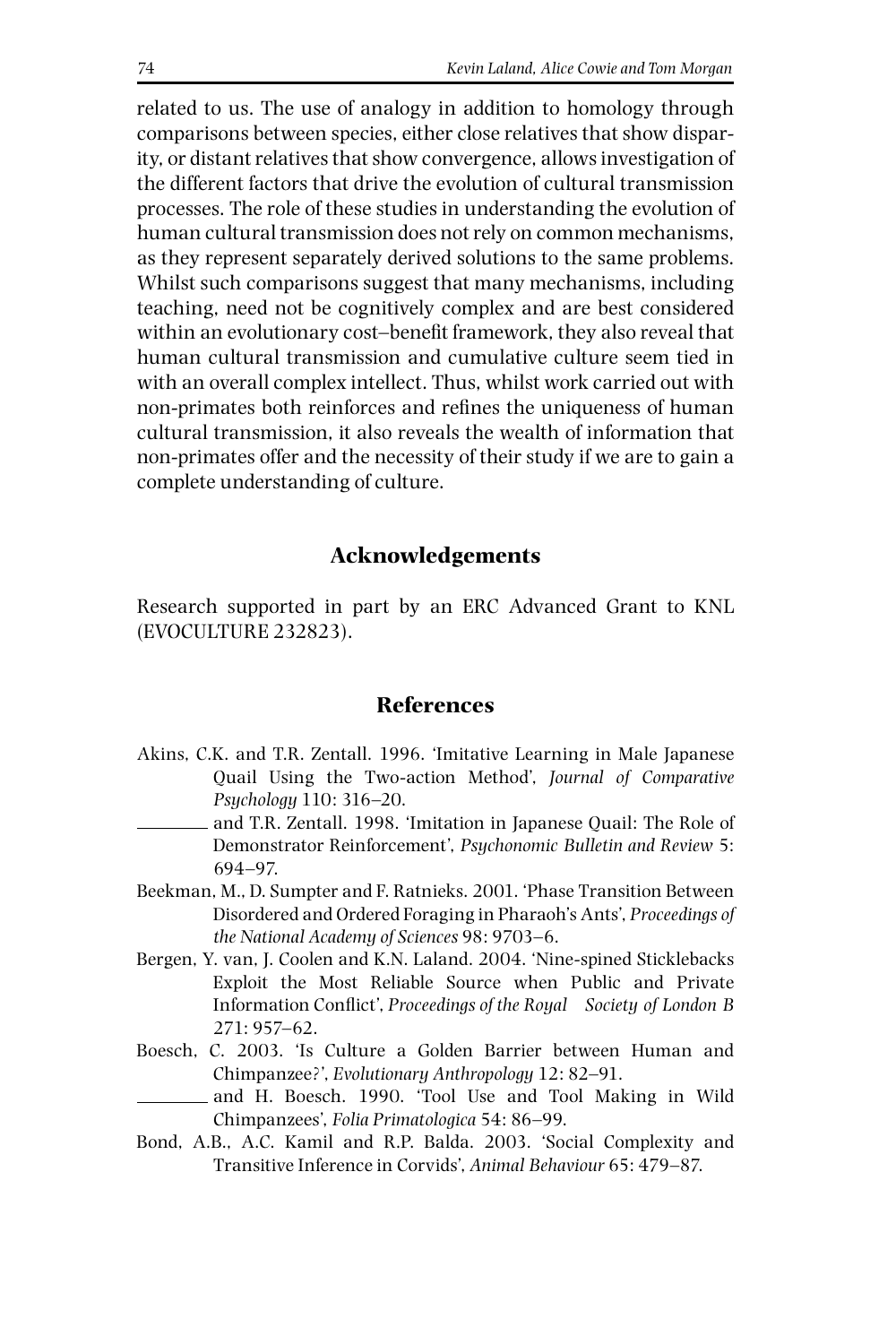- Boogert, N.J., S.M. Reader, W. Hoppitt and K.N. Laland. 2008. 'The Origin and Spread of Innovation in Starlings', *Animal Behaviour* 75: 1509–18.
	- . S.M. Reader and K.N. Laland. 2006. 'The Relation between Social Rank, Neophobia and Individual Learning in Starlings', *Animal Behaviour* 72: 1229–39.
- Boyd, R. and P.J. Richerson. 1985. *Culture and the Evolutionary Process.* Chicago: University of Chicago Press.
- Byrne, R.W. 2002. 'Imitation of Novel Complex Actions: What Does the Evidence from Animals Mean?', *Advances in the Study of Behavior* 31: 31–77.
- Caro, T.M. and M.D. Hauser. 1992. 'Is There Teaching in Nonhuman Animals?', *The Quarterly Review of Biology* 67: 151–74.
- Clayton, N.S., J.M. Dally and N.J. Emery. 2007. 'Social Cognition by Foodcatching Corvids: The Western Scrub Jay as a Natural Psychologist', *Philosophical Transactions of the Royal Society of London, Series B* 362: 507–22.
- and A. Dickinson. 1998. 'Episodic-like Memory during Cache Recovery by Scrub Jays', *Nature* 395: 272–74.
- Clutton-Brock, T.H. and P.H. Harvey. 1984. 'Comparative Approaches to Investigating Adaption', in J.R. Krebs and N.B. Davies (eds), *Behavioural Ecology*. Oxford: Blackwell, pp. 7–29.
- Coolen, I., Y. van Bergen, R.L. Day and K.N. Laland. 2003. 'Species Difference in Adaptive Use of Public Information in Sticklebacks', *Proceedings of the Royal Society of London B* 270: 2413–19.
	- . A.J.W. Ward, P.I.B. Hart and K.N. Laland. 2005. 'Foraging Ninespined Sticklebacks Prefer to Rely on Public Information over Simpler Social Cues', *Behavioral Ecology* 16: 865–70.
- Cullen, E. 1957. 'Adaptations in the Kittiwake to Cliff-nesting', *Ibis* 99: 275–302.
- *Dawson, B.V.* and B.M. *Foss*. 1965. 'Observational Learning in Budgerigars', *Animal Behaviour* 13: 470–74.
- Day, R.L. 2003. 'Innovation and Social Learning in Monkeys and Fish: Empirical Findings and their Application to Reintroduction Techniques', Ph.D. thesis, University of Cambridge.
- Dunbar, R.I.M. 1995. 'Neocortex Size and Group Size in Primates: A Test of the Hypothesis', *Journal of Human Evolution* 28: 287–96.
- .2003. 'The Social Brain: Mind, Language, and Society in Evolutionary Perspective', *Annual Review of Anthropology* 32: 163–81.
- and J. Bever. 1998. 'Neocortex Size Predicts Group Size in Carnivores and Some Insectivores', *Ethology* 104: 695–708.
- Durham, W.H. 1991. *Co-evolution: Genes, Culture and Human Diversity.* Stanford: Stanford University Press.
- Emery, N.J. 2004. 'Are Corvids "Feathered Apes"? Cognitive Evolution in Crows, Jays, Rooks and Jackdaws', in S. Watanabe (ed.) *Comparative Analysis of Minds.* Tokyo: Keio University Press, pp. 181–213.
- and N.S. Clayton. 2004. 'The Mentality of Crows: Convergent Evolution of Intelligence in Corvids and Apes', *Science* 306: 1903–7.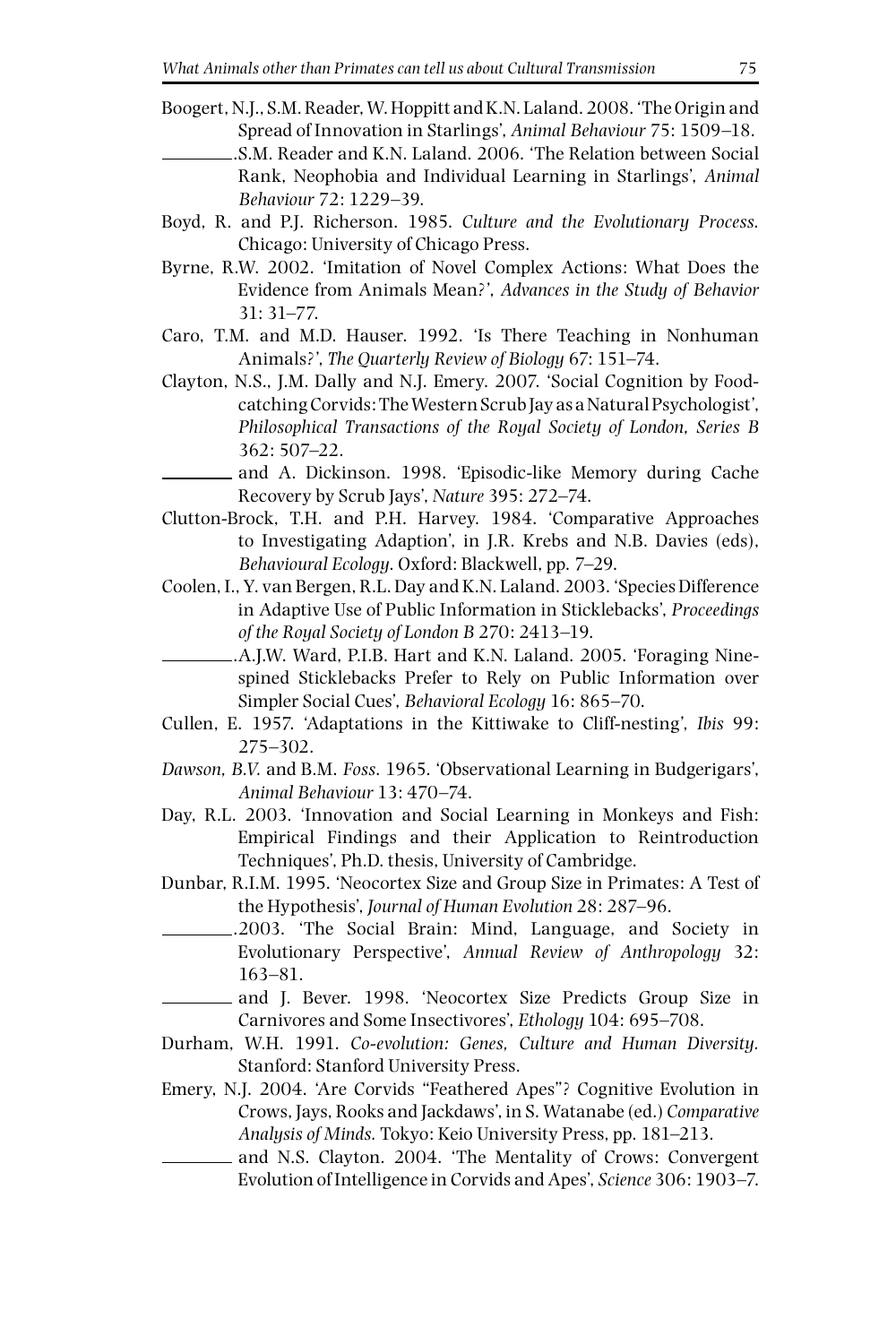- Fields, S. and M. Johnston. 2005. 'Cell Biology: Whither Model Organism Research?', *Science* 307: 1885–86.
- Franks, N.R. and T. Richardson. 2006. 'Teaching in Tandem-running Ants', *Nature* 439: 153.
- Gallup, G.G. 1970. 'Chimpanzees: Self-recognition', *Science* 167: 86–87.
- Giraldeau, L.A., T.J. Valone and J.J. Templeton. 2002. 'Potential Disadvantages of Using Socially Acquired Information', *Philosophical Transactions of the Royal Society of London*, *Series B* 357: 1559–66.
- Grosenick, L., T. Clement and R. Fernald. 2007. 'Fish can Infer Social Rank by Observation Alone', *Nature* 445: 429–32.
- Fogarty, L., P. Strimling, and K.N. Laland. 2011. 'The Evolution of Teaching', *Evolution* 65(10): 2760–70.
- Harvey, P.H. and M.D. Pagel. 1991. *The Comparative Method in Evolutionary Biology*. Oxford: Oxford University Press.
- Helfman, G.S. and E.T. Schultz. 1984. 'Social Tradition of Behavioural Traditions in a Coral Reef Fish', *Animal Behaviour* 32: 379–84.
- Heyes, C.M. 1994. 'Social Learning in Animals: Categories and Mechanisms', *Biological Reviews* 69: 207–31.
	- and B.G. Galef Jr. (eds). 1996. *Social Learning and the Roots of Culture*. New York: Academic Press.
- and A. Saggerson. 2002. 'Testing for Imitative and Non-imitative Social Learning in the Budgerigar Using a Two-object/Two-action Test', *Animal Behaviour* 64: 851–59.
- Holekamp, K.E. 2006. 'Questioning the Social Intelligence Hypothesis', *Trends in Cognitive Sciences* 11: 65–69.
- Hoogland, R., D. Morris and N. Tinbergen. 1957. 'The Spines of Sticklebacks (*Gasterosteus* and *Pygosteus*) as Means of Defence against Predators (*Pera* and *Esox*)', *Behaviour* 10: 205–37.
- Hopper, L.M., A. Spiteri, S.P. Lambeth, S.J. Schapiro, V. Horner and A. Whiten. 2007. 'Experimental Studies of Traditions and Underlying Transmission Processes in Chimpanzees', *Animal Behaviour* 73: 1021–302.
- Hoppitt, W., N.J. Boogert and K.N. Laland. 2010. 'Detecting Social Transmission in Networks', *Journal of Theoretical Biology* 263: 544–55.
- .G. Brown, R.L. Kendal, L. Rendell, A. Thornton, M. Webster and K.N. Laland. 2008. 'Lessons from Animal Teaching', *Trends in Ecology and Evolution* 23: 486–93.
- and K.N. Laland. 2008. 'Social Processes Influencing Learning in Animals: A Review of the Evidence', *Advances in the Study of Behaviour* 38: 105–65.
- Horner, V. and F.B.M. de Waal. 2009. 'Controlled Studies of Chimpanzee Cultural Transmission', *Progress in Brain Research* 178: 3–15.
- Hrdy, S.B. 1999. *Mother Nature: Maternal Instincts and How They Shape the Human Species*. London: Chatto and Windus.
- Humle, T. and T. Matsuzawa. 2002. 'Ant Dipping among the Chimpanzees of Bossou, Guinea, and Some Comparisons with Other Sites', *American Journal of Primatology* 58: 133–48.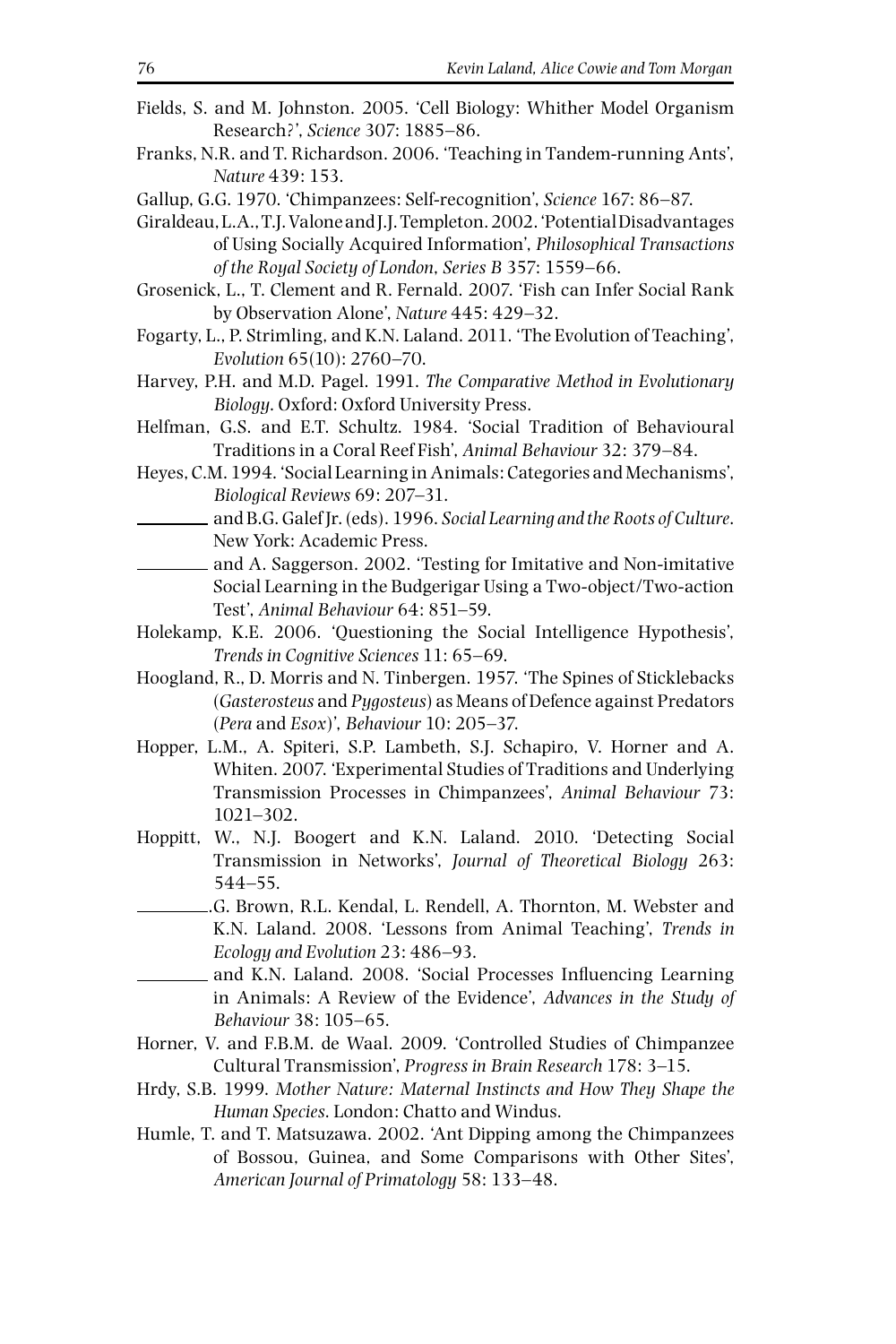- Humphrey, N.K. 1976. 'The Social Function of Intellect', in P.P.G. Bateson and R.A. Hinde (eds) *Growing Points in Ethology*. Cambridge: Cambridge University Press, pp. 303–17.
- Hunt, G.R. 1995. 'Manufacture and Use of Hook-tools by New Caledonian Crows', *Nature* 379: 249–51.
	- and R.D. Gray. 2003. 'Diversification and Cumulative Evolution in New Caledonian Crow Tool Manufacture', *Proceedings of the Royal Society B* 270: 867–74.
- Jones, E.A. 2005. 'Xenopus: A Prince among Models for Pronephric Kidney Development', *Journal of the American Society of Nephrology* 16: 313–21.
- Kendal, J., L. Rendell, T.W. Pike and K.N. Laland. 2009a 'Nine-spined Sticklebacks Deploy a Hill-climbing Social Learning Strategy', *Behavioral Ecology* 20: 238–44.
- Kendal, R.L., J.R. Kendal, W. Hoppitt and K.N. Laland. 2009b. 'Identifying Social Learning in Animal Populations: A New 'Option-bias' Method', *PLoS One* 4: 1–9.
- Kroeber, A.L. and C. Kluckholm. 1952 'Culture: A Critical Review of the Concepts and Definitions', *Papers of the Peabody Museum of American Archaeology and Ethnology* 47: 1–223.
- Laland, K.N. 2004. 'Social Learning Strategies', *Learning and Behavior* 32: 4–14.
- and B.G. Galef Jr. (eds). 2009. *The Question of Animal Culture.*  Cambridge, MA: Harvard University Press.
- and W.J.E. Hoppitt. 2003. 'Do Animals Have Culture?', *Evolutionary Anthropology* 12: 150–59.
- and V. Janik. 2006. 'The Animal Cultures Debate', *Trends in Ecology and Evolution* 21: 542–47.
- Lefebvre, L., S.M. Reader and D. Sol.2004. 'Brains, Innovations and Evolution in Birds and Primates', *Brain Behaviour and Evolution* 63: 233–46.
- Lovejoy, C.O. 2009. 'Reexamining Human Origins in Light of *Ardipithecus ramidus*', *Science* 326: 74.
- Marshall-Pescini, S. and A. Whiten. 2008. 'Chimpanzees (*Pan Troglodytes*) and the Question of Cumulative Culture: An Experimental Approach', *Animal Cognition* 11: 449–56.
- McElreath, R., M. Lubell, P.J. Richerson, T. Waring, W. Baum and E. Edsten. 2005. 'Applying Evolutionary Models to the Laboratory Study of Social Learning', *Evolution and Human Behavior* 26: 483–508.
- McGregor, A., A. Saggerson, J. Pearce and C. Heyes. 2006. 'Blind Imitation in Pigeons, *Columba livia*', *Animal Behaviour* 72: 287–96.
- McGrew, W.C. 1992. *Chimpanzee Material Culture: Implications for Human Evolution*. Cambridge: Cambridge University Press.
- Mobius, Y., C. Boesch, K. Koops, T. Matsuzawa and T. Humle. 2008. 'Cultural Differences in Army Ant Predation by West African Chimpanzees? A Comparative Study of Microecological Variables', *Animal Behaviour* 76: 37–45.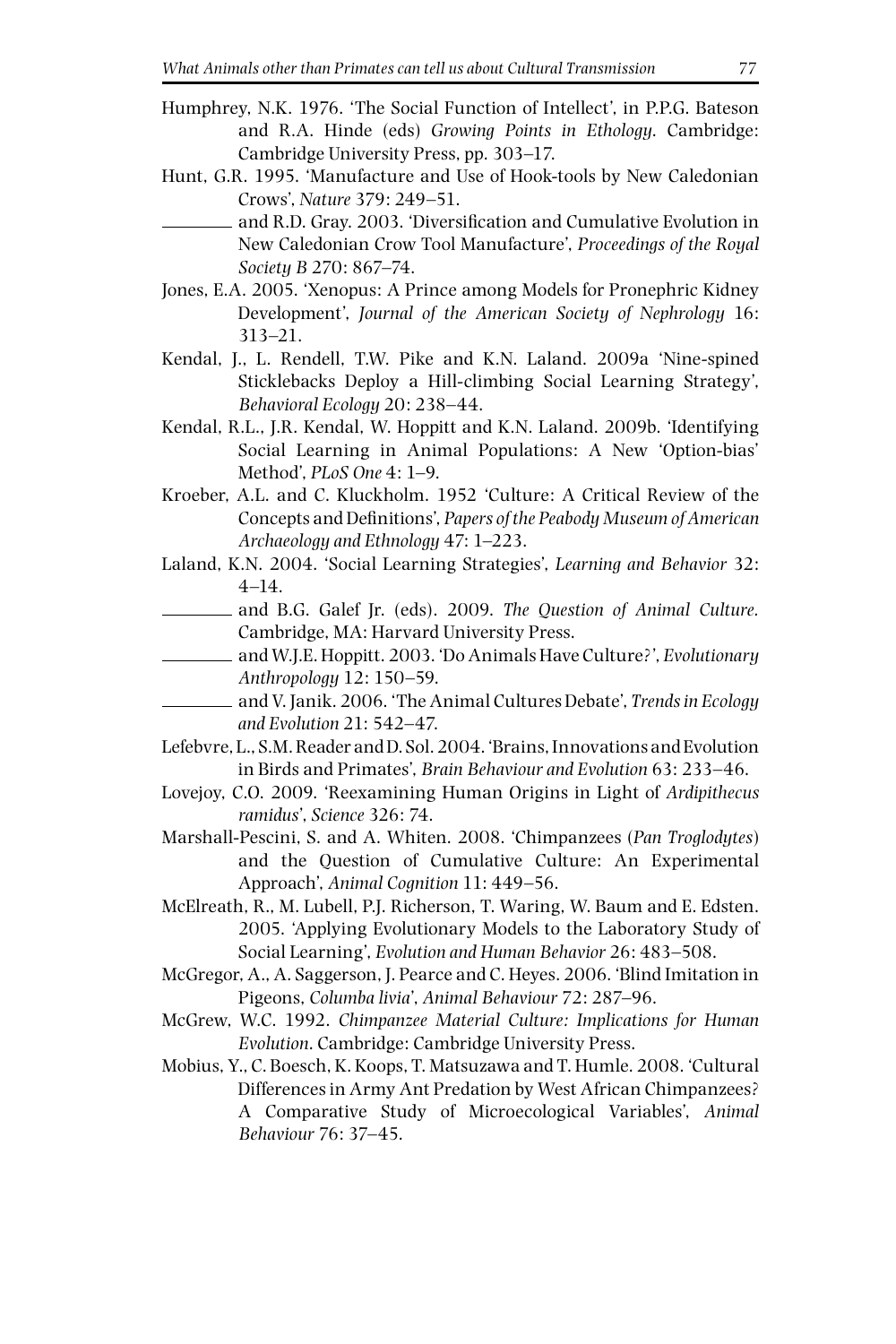- Morgan, T., L. Rendell, M. Ehn, W. Hoppitt and K. Laland. 2011. 'The Evolutionary Basis of Human Social Learning', *Proceedings of the Royal Society B* 279: 653–62.
- Mulcahy, N.J. and J. Call. 2006. 'How Great Apes Perform on a Modified Trap-tube Test', *Animal Cognition* 9: 193–99.
- Norton-Griffiths, M.N. 1967. 'Some Ecological Aspects of the Feeding Behaviour of the Oystercatcher *Haematopus ostralegus* on the Edible Mussel *Mytilus edulis*', *Ibis* 109: 412–24.
- Paz-y-miño, G., A.B. Bond, A.C. Kamil and R.P. Balda. 2004. 'Pinyon Jays use Transitive Inference to Predict Social Dominance', *Nature* 430: 778–81.
- Penn, D.C. and D.J. Povinelli. 2007. 'On the Lack of Evidence that Non-human Animals Possess Anything Remotely Resembling a "Theory of Mind"', *Philosophical Transactions of the Royal Society of London, Series B* 362: 731–44.
- Pike, T.W., J.R. Kendal, L.E. Rendell and K.N. Laland. 2010. 'Learning by Proportional Observation in a Species of Fish', *Behavioral Ecology* 21: 570–75.
- Plotkin, H. 1997. *Evolution in Mind: An Introduction to Evolutionary Psychology*. London: Allen Lane.Prior, H., A. Schwarz and O. Gunturkun. 2008. 'Mirror-induced Behavior in the Magpie (*Pica Pica*): Evidence of Self Recognition', *PloS Biology* 6: e202.
- Raihani, N.J. and A.R. Ridley. 2008. 'Experimental Evidence for Teaching in Wild Pied Babblers', *Animal Behaviour* 75: 3–11.
- Reader, S.M., Y. Hager and K.N. Laland. In Press. 'The Evolution of Primate General Intelligence', *Philosophical Transactions of the Royal Society of London, Series B*.
- Rendell, L. and H. Whitehead. 2001. 'Culture in Whales and Dolphins', *Behavioral and Brain Sciences* 24: 309–82.
- Rogers, A.R. 1998. 'Does Biology Constrain Culture?', *American Anthropologist* 90: 819–31.
- Schlag, K. 1998. 'Why Imitate, and if so, How?', *Journal of Economic Theory* 78: 130–56.
- .1999. 'Which One Should I Imitate?', *Journal of Mathematical Economics* 31: 493–522.
- Seed, A.M., N.J. Emery and N.S. Clayton. 2009. 'Intelligence in Corvids and Apes: A Case of Convergent Evolution?', *Ethology* 115: 401–20.
- . S. Tebbich, N.J. Emery and N.S. Clayton. 2006. 'Investigating Physical Cognition in Rooks (*Corvus Frugilegus)*', *Current Biology* 16: 697–701.
- Shultz, S. and R.I.M. Dunbar. 2006. 'Both Social and Ecological Factors Predict Ungulate Brain Size', *Proceedings of the Royal Society B* 273: 207–15.
- Slagsvold, T. and K.L. Wiebe. 2007. 'Learning the Ecological Niche', *Proceedings of the Royal Society B* 274: 19–23.
- Thornton, A. and K. McAuliffe. 2006. 'Teaching in Wild Meerkats', *Science* 313: 227–29.